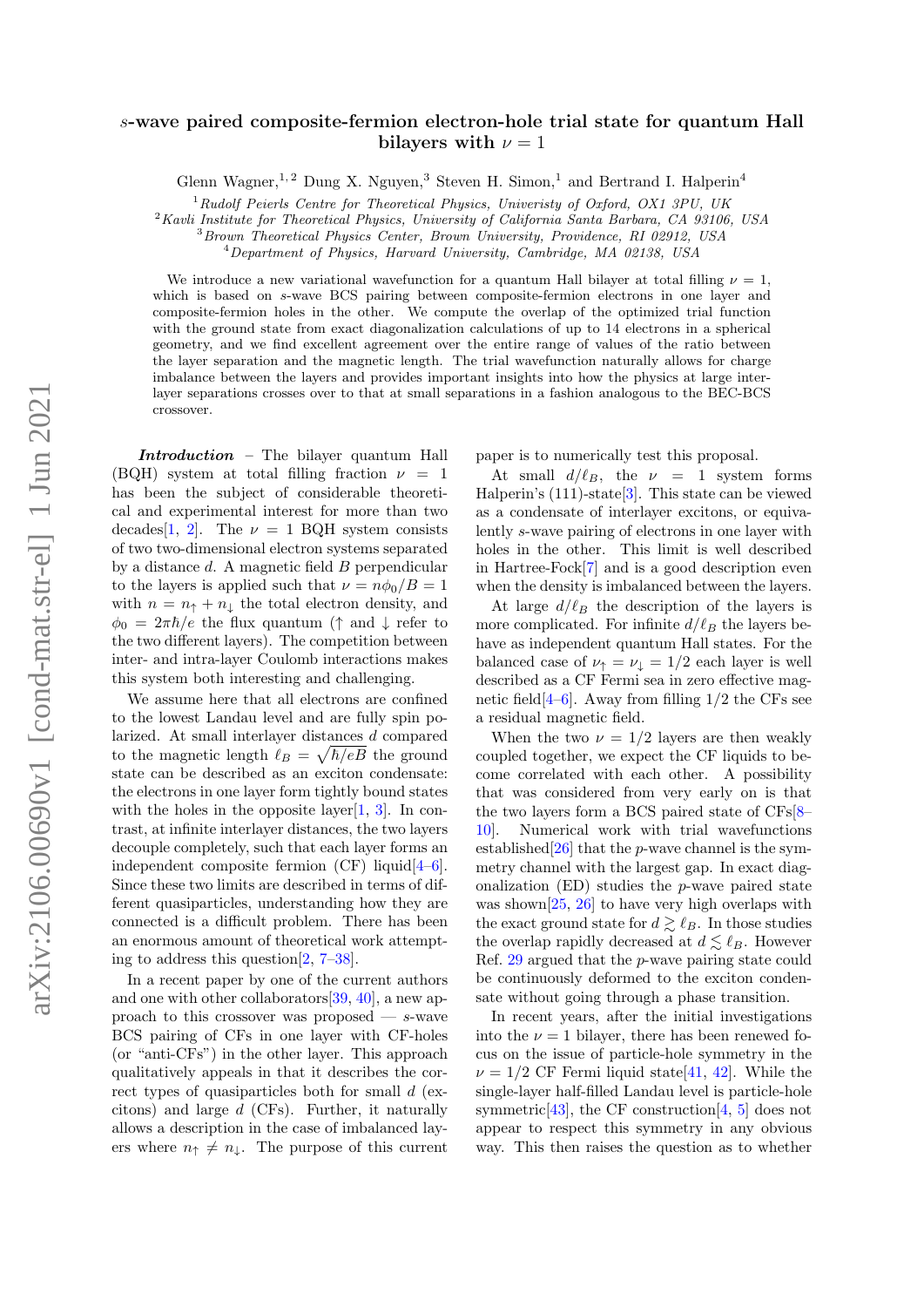we should view the half filled Landau level as a Fermi sea of CF electrons, or as a Fermi sea of composite fermions of holes removed from a filled Landau level (we call this an "anti-CF" Fermi sea). While the two descriptions are numerically almost equivalent[\[44\]](#page-4-18), there may, nonetheless, be advantages to thinking in terms of one or the other.

In this paper we examine a new model of the  $\nu =$ 1 bilayer: s-wave pairing of the CFs in one layer with composite fermions of holes (anti-CFs) in the other layer. We show that a trial wavefunction based on this approach has very high overlaps with the exact ground state at all distances  $d/\ell_B$ . The evolution of the system as a function of  $d/\ell_B$  is analogous to the BEC-BCS crossover familiar from cold atom gases [\[45\]](#page-4-19). At large d, we have weakly bound CF/anti-CF pairs (BCS limit), whereas at small d, we have tightly bound CF/anti-CF pairs, tending toward the BEC regime. A nice feature of this approach is that if one considers the Chern-Simons (Halperin-Lee-Read[\[4\]](#page-4-3)) description of CFs the s-wave pairing wavefunction described above exactly recovers the  $d \to 0$  limit as the limit where the s-wave pairs have very small binding radius and Landau level mixing is neglected $[40, 46]$  $[40, 46]$  $[40, 46]$ .

This approach also applies just as well to the case of charge imbalance of the layers. If one transfers charge between the layers, the two Fermi seas remain the same size as each other, both growing or shrinking together, so that the pairing is not destroyed. We find that the imbalanced bilayer system still forms an s-wave paired state of CFs and anti-CFs. As noted by Yang[\[47\]](#page-5-1), the true BEC limit can only be reached in the case of extreme layer imbalance, where the distance between excitons can be much larger than the exciton size.

Details of Calculation - We consider Coulomb interaction  $e^2/\epsilon r$  for electrons in the same layer (intralayer interaction) and  $e^2/\epsilon\sqrt{r^2+d^2}$  for electrons in different layers (interlayer interaction). As mentioned above, we assume that the physical spin of the electrons is completely polarized due to the Zeeman splitting and exchange interaction. We assume zero temperature and no disorder, and we neglect Landau level mixing. We also assume no tunneling between the layers, which is a good approximation of many of the experiments.

We perform exact diagonalization (ED) on the sphere for systems of up to  $N = 14$  electrons, i.e.  $N_{\uparrow} = N_{\downarrow} = 7$  electrons per layer in the balanced case. More generally, the total number of electrons needs to satisfy  $N = N_{\uparrow} + N_{\downarrow} = N_{\phi} + 1$  with  $N_{\phi}$ the total number of flux quanta passing through the sphere, such that we have total filling  $\nu = 1$ . We particle-hole transform [\[48\]](#page-5-2) the bottom layer,

such that we are describing it in terms of  $N_{\uparrow}$  hole coordinates. Note in particular that the number of holes in the bottom layer matches the number of electrons in the top layer.

In the top layer, we form CFs by attaching two Jastrow factors to each electron. In the planar geometry, this would be achieved by multiplying our wavefunction by  $\prod_{i < j} (z_i - z_j)^2$ , where  $z_i$  is the position of the i-th electron in complex notation. (Adaptation to the spherical geometry is discussed in the Supplementary Material[\[49\]](#page-5-3).) The effective flux seen by the CFs is  $N_{\phi}^{\text{eff}}$  =  $N_{\phi} - 2(N_{\uparrow} - 1)$ . In the bottom layer, we similarly form anti-CFs, which see the same effective flux, by attaching two anti-Jastrow factors, multiplying by  $\prod_{i < j} (w_i - w_j)^{*2}$ , where  $w_i$  are the hole coordinates. We then BCS pair the CFs from the top layer with the anti-CFs from the bottom layer in the s-wave channel. We can write down a variational pairing wavefunction based on this approach (see Supplementary Material[\[49\]](#page-5-3) for details):

<span id="page-1-0"></span>
$$
\Psi_{\text{BCS},s} = \prod_{i < j} (z_i - z_j)^2 (w_i - w_j)^{*2} \det(G)
$$
\n
$$
G(z_i, w_j) = \sum_{l,m} g_l \, \phi_{l,m}(z_i) \phi_{l,m}^*(w_j) \tag{1}
$$

where  $\phi_{l,m}$  are the Jain-Kamilla orbitals [\[50,](#page-5-4) [51\]](#page-5-5) with angular momentum quantum numbers  $l, m$ describing CFs in effective flux  $N_{\phi}^{\text{eff}}$ . The  $g_l$  are variational parameters. Due to rotational symmetry, the variational parameters cannot depend on m. This trial wavefunction approach is similar to the BCS p-wave pairing approach of Refs. [\[25,](#page-4-12) [26\]](#page-4-11) except that in that work CFs are paired with CFs, whereas here CFs are paired with anti-CFs.

In the absence of tunneling, both the total number of electrons and the electron imbalance are conserved separately, giving us a  $U_{+}(1) \times U_{-}(1)$ symmetry. For a planar geometry let  $c^{\dagger}_{\mathbf{k}\sigma}$  create a CF of momentum **k** in layer  $\sigma$  and let  $d_{\mathbf{k}\sigma}$  create an anti-CF of momentum **k** in layer  $\sigma$ . (Since the CFs see zero effective magnetic field at  $\nu = 1$ , k is a good quantum number in this case.) The *p*-wave state has an order parameter  $\langle c_{\mathbf{k}\uparrow}^{\dagger} c_{-\mathbf{k}\downarrow}^{\dagger} \rangle$ which breaks  $U_+(1)$ , whereas the s-wave state has an order parameter  $\langle c_{\mathbf{k}\uparrow}^{\dagger} d_{\mathbf{k}\downarrow} \rangle$  which breaks  $U_{-}(1)$ . The order parameter for the Halperin 111 state is  $\langle \psi_{\uparrow}^{\dagger}(\mathbf{r}) \psi_{\downarrow}(\mathbf{r}) \rangle$  where  $\psi^{\dagger}$  is the *electron* creation operator. This also breaks  $U_-(1)$  but differs from the s-wave order parameter in not having the same Jastrow factors attached. We note that the proposed order parameter for the Interlayer Coherent Composite Fermi Liquid (ICCFL) state of Ref. [\[33\]](#page-4-20) is  $\langle c_{\mathbf{k}\uparrow}^{\dagger} c_{\mathbf{k}\downarrow} \rangle$ , which also breaks  $U_{-}(1)$ . But the state attaches Jastrow factors differently from our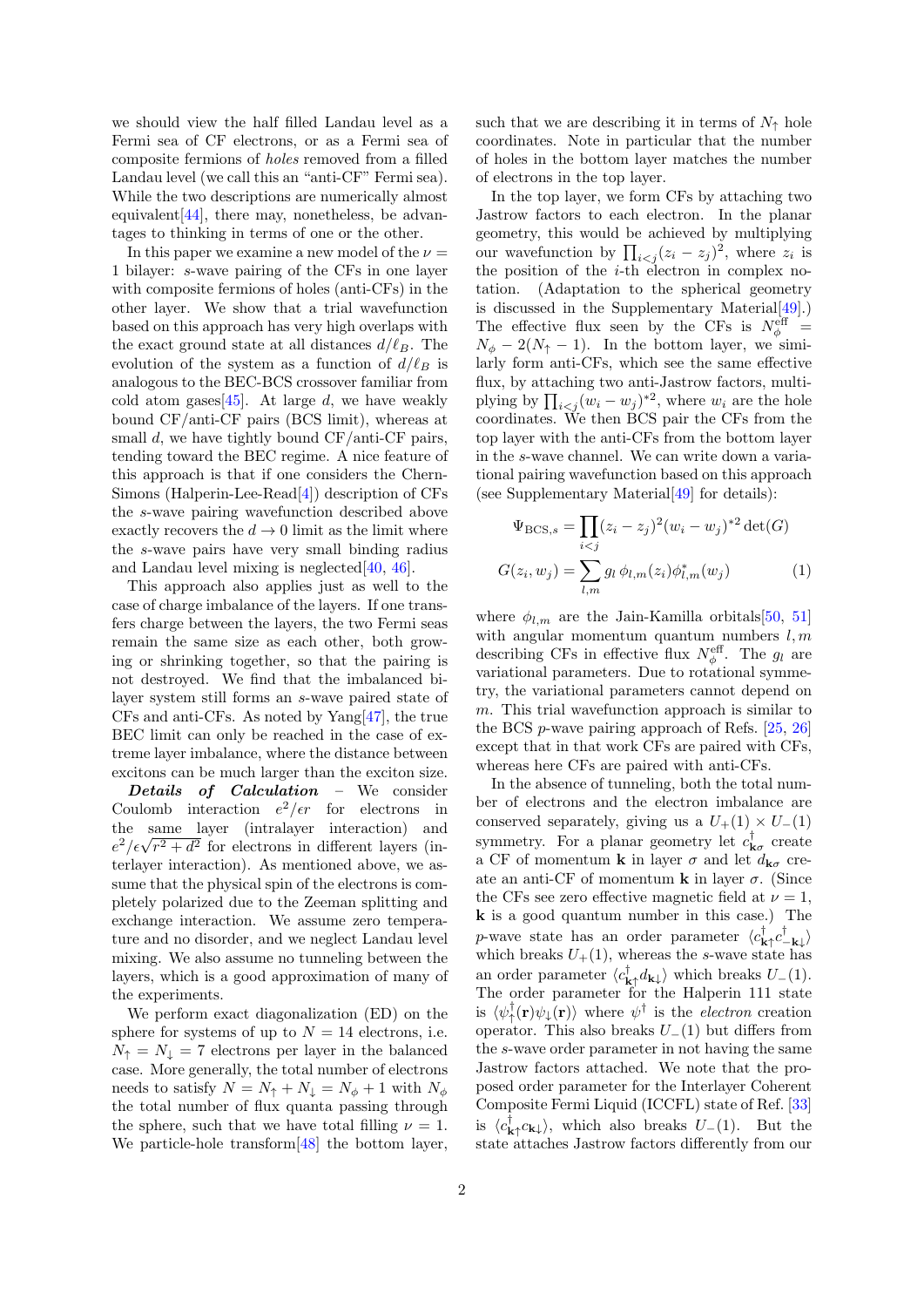s-wave wavefunction and has poor overlap with exact diagonalization for all values of d (See Supplementary Material[\[49\]](#page-5-3)).

We convert the ED ground state into position space and compute the overlap with the trial state by performing Monte-Carlo integration. We use the probability distribution of the (111)-state for the importance sampling. The optimal variational parameters that maximize the overlap are found using a dual annealing algorithm[\[52\]](#page-5-6).

Balanced case – Let us focus on the case where the two layers are balanced, i.e.  $\nu_{\uparrow} = \nu_{\downarrow} =$ 1/2, and the number of electrons per layer on the sphere is  $N_{\uparrow}$ . We show the overlaps of this variational state with the ED ground state in Fig. [1a](#page-2-0) for  $N_{\uparrow} = 6$  (See Supplementary Material [\[49\]](#page-5-3) for other system sizes.) For  $N<sub>†</sub> = 4, 5, 6, 7$  we achieve overlaps squared of better than 0.95 by including 3, 4, 5, 6 variational parameters respectively. Given that the Hilbert space dimensions of the  $L^2 = 0$  subspace in which the ground state and the trial wavefunctions lie are  $D(L^2 = 0)$ 12, 38, 252, 1599 respectively, the high overlaps obtained are significant. In Fig. [1a](#page-2-0), we also show overlap results for the  $(111)$ -state and the *p*-wave paired state from Ref. [\[26\]](#page-4-11), as well as the CF Fermi liquid state (two uncoupled CF liquids).

At very large distances the CF Fermi liquid state is essentially exact for  $N<sub>†</sub> = 2, 6, 12...$  where we have enough CFs to completely fill an integer number of angular momentum shells. For unfilled shells we construct a Hund's rule state of CFs in each layer where we fill orbitals so as to maximize the angular momentum of each layer[\[53\]](#page-5-7). Both the p-wave and the s-wave variational wavefunctions recover the CF Fermi liquid or Hund's-rule state for a suitable choice of variational parameters, at least when  $N$  is such that one has a configuration with either an integral number of completely filled angular-momentum shells, or one with a single CF above the outermost filled shell or with a single CF missing from the outermost shell. At intermediate distances  $d/\ell_B \sim 1$  the overlaps of both the  $p$  and  $s$ -wave variational wavefunctions have dips, however they remain extremely accurate in this regime. At small interlayer distances, the (111)-state is the exact ground state as expected. Both the p-wave and the s-wave capture this limit as well. As the number of variational parameters is increased, both the s-wave and pwave overlaps rapidly improve at small d. (In the s-wave picture including more variational parameters allows us to form more tightly bound excitons, hence recovering the (111)-state.) Our swave trial wavefunctions outperform the previous p-wave trial state for an equal number of varia-



<span id="page-2-0"></span>FIG. 1. Exact diagonalization results for a balanced system with  $6 + 6$  electrons on the sphere. (a) We plot the overlap of the trial wavefunctions with the true ground state  $|\Psi_{\rm GS}\rangle$  as a function of the interlayer distance d. We compare the overlap of our swave BCS state with the previously proposed p-wave BCS state of Refs.  $[25, 26]$  $[25, 26]$  $[25, 26]$ . The s- and p-wave curves are almost indistinguishable on this plot. For both trial wavefunctions we include 5 variational parameters. We also show the overlaps with the composite Fermi liquid (CFL) state and the 111 state, which are accurate descriptions of the state in the large and small d limits respectively. The errorbars denote the errors of the Monte-Carlo integration. (b) BCS parameters  $\Delta/E_F$  and  $\xi/\ell_B$  extracted from the s-wave variational wavefunction from (a).  $\Delta$  is the s-wave superconducting order parameter,  $E_F$  is the Fermi energy and  $\xi$  is the coherence length. The evolution of the BCS parameters as a function of the interlayer separation d is consistent with a BEC-BCS crossover.

tional parameters. For example, in Fig. [1a](#page-2-0), both the p and s-wave wavefunctions have five variational parameters. The squared overlaps at  $d = 0$ are 0.67, 0.95 and 1.00 for three, four, and five variational parameters in the s-wave case, whereas they are  $0.56$ ,  $0.93$  and  $1.00$  in the  $p$ -wave case. (See Supplementary Material[\[49\]](#page-5-3) for more details.)

Note that the p-wave wavefunctions described here are putatively the same as those Ref. [26.](#page-4-11) However, detailed comparison will show that the overlaps with exact diagonalization we obtain here are somewhat better, particularly at small  $d$ , given the same number (or even fewer) variational parameters. In the present work we use a global optimization algorithm (dual annealing[\[52\]](#page-5-6)) to opti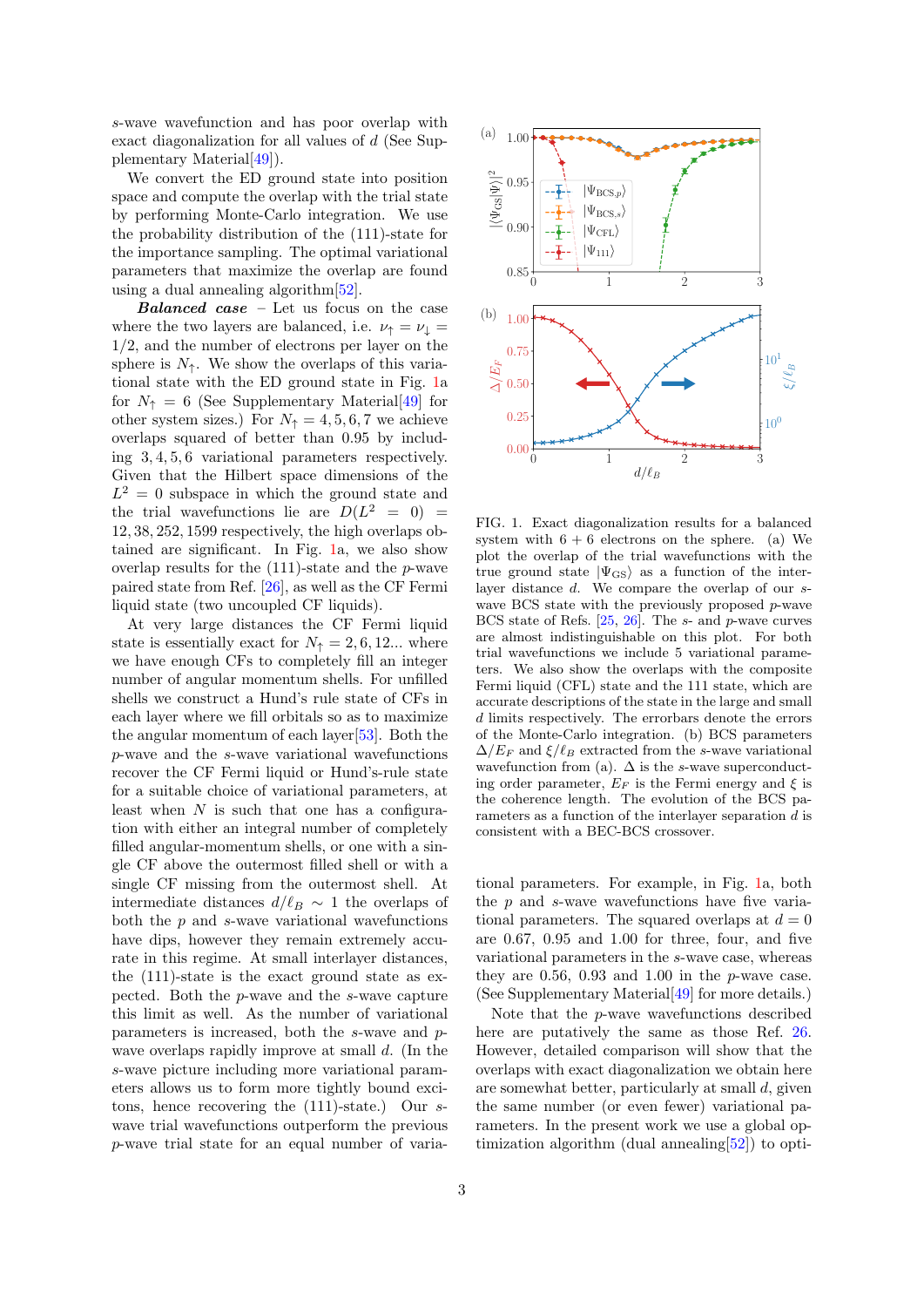mize the overlaps. Ref. [26](#page-4-11) used a gradient descent algorithm, which may only find a local optimum of the overlap.

In Fig. [1b](#page-2-0) we use the best variational  $s$ -wave trial wavefunction to extract the BCS parameters  $\Delta/E_F$  and  $\xi$  (see Supplement[\[49\]](#page-5-3)), where  $\xi$  is the coherence length (typical size of a Cooper pair),  $\Delta$ is the superconducting order parameter and  $E_F$  is the composite fermion Fermi energy. Note that in regular superconductors  $\Delta$  is precisely the excitation gap, but here the superconductor has been "composite fermionized", so the excitation gap may not precisely match  $\Delta$ . We find a crossover from the BEC-like regime ( $\xi \lesssim \ell_B, \Delta \gtrsim E_F$ ) at  $d \lesssim \ell_B$  to the BCS regime  $(\xi \gg \ell_B, \Delta \ll E_F)$ at  $d \gg \ell_B$ . In this picture, we have a continuous crossover from the exciton condensate of the 111 state to the BCS-paired composite Fermi liquid.

**Charge imbalance** – We now add a charge imbalance to the two layers, while keeping the total filling fraction constant. The filling fractions of the individual layers are now  $\nu_{\uparrow} = \frac{1-\Delta\nu}{2}$ and  $\nu_{\downarrow} = \frac{1+\Delta\nu}{2}$ . Here we present results for the charge imbalanced s-wave CF/anti-CF pairing trial wavefunctions (see Supplementary Material for a discussion of the p-wave trial wavefunction for the imbalanced case  $[49]$ . In our approach, we composite-fermionize the minority carriers in each layer, consistent with the experimental observation that the density of the minority carriers sets the Fermi wavevector away from half-filling[\[54,](#page-5-8) [55\]](#page-5-9). We show the overlaps of our trial state with the ED ground state in Fig. [2.](#page-3-0) For small layer imbalances, our trial wavefunction performs less well at small distances than in the balanced case, however considering the dimension of the Hilbert space, the high overlaps obtained even in the imbalanced case are significant. At large  $d/\ell_B$ , we expect the layers to form independent layers of CFs, which will successively fill angular-momentum shells. As mentioned above, our trial wavefunction Eq. [\(1\)](#page-1-0) can describe this accurately as long as the shells are either filled, or have a single CF in them, or are one CF short of being filled. This largely explains why some of the values of  $(N_{\uparrow}, N_{\downarrow})$  in Fig. [2](#page-3-0) are very accurate at large  $d/\ell_B$  and some are inaccurate in this limit.

Experiments observe enhanced superfluid behavior with layer imbalance  $[56-58]$  $[56-58]$ . We can conjecture the following natural explanation for this. At half-filling the CFs (or anti-CFs) are neutral quasiparticles. Away from half-filling the CFs in the top layer develop charge  $e(1 - 2\nu_{\uparrow}) = e\Delta \nu$ , while the anti-CFs in the bottom layer develop charge  $e(1-2\nu_{\downarrow}) = -e\Delta\nu$ . In the imbalanced case,



<span id="page-3-0"></span>FIG. 2. Exact diagonalization results for the overlap of the s-wave BCS trial wavefunctions with the true ground state for imbalanced layers with a total of 14 electrons (using 6 variational parameters). The  $L^2 = 0$ Hilbert space dimensions are 1599, 1319, 614, 205 for  $7 + 7$ ,  $6 + 8$ ,  $5 + 9$ , and  $4 + 10$  respectively.

these two charges can attract to improve the BCS pairing. However, once  $\Delta \nu \sim 1/2$ , we are close to  $\frac{1}{4} + \frac{3}{4}$  and the CF description with two flux quanta attached to each electron/hole should be replaced by a CF description where four flux quanta are attached to each electron/hole. A detailed comparison with experiment[\[56–](#page-5-10)[58\]](#page-5-11) would require examination of the energies of possible competing phases, which is beyond the scope of this work.

**Conclusion** – We proposed a new trial wavefunction for the bilayer quantum Hall system, where CFs and anti-CFs pair up in the s-wave channel. This trial state has very high overlaps with the exact ground state for any interlayer separation d. In this language, the bilayer system undergoes a BEC-BCS crossover as the interlayer separation is varied. At large d the system is in the BCS limit, with weakly bound CF/anti-CF Cooper pairs, whereas at small  $d$ , the system enters the BEC regime with tightly bound CF/anti-CF excitons (equivalent to electron/hole excitons in the tightly bound limit[\[59\]](#page-5-12)). Our trial state also performs extremely well for imbalanced layers.

We also re-examined the trial wavefunction based on pairing CFs in both layers in the pwave channel and found that by including sufficiently many variational parameters and by using an improved optimization algorithm compared to Ref. [\[25\]](#page-4-12) this wavefunction can also accurately describe the system for any interlayer separation d. This is consistent with Ref. [\[29\]](#page-4-13), which used field theory arguments to show that the p-wave state can be continuously connected to the (111) state. The p-wave pairing of Halperin-Lee-Read (HLR) CFs corresponds to s-wave pairing of Dirac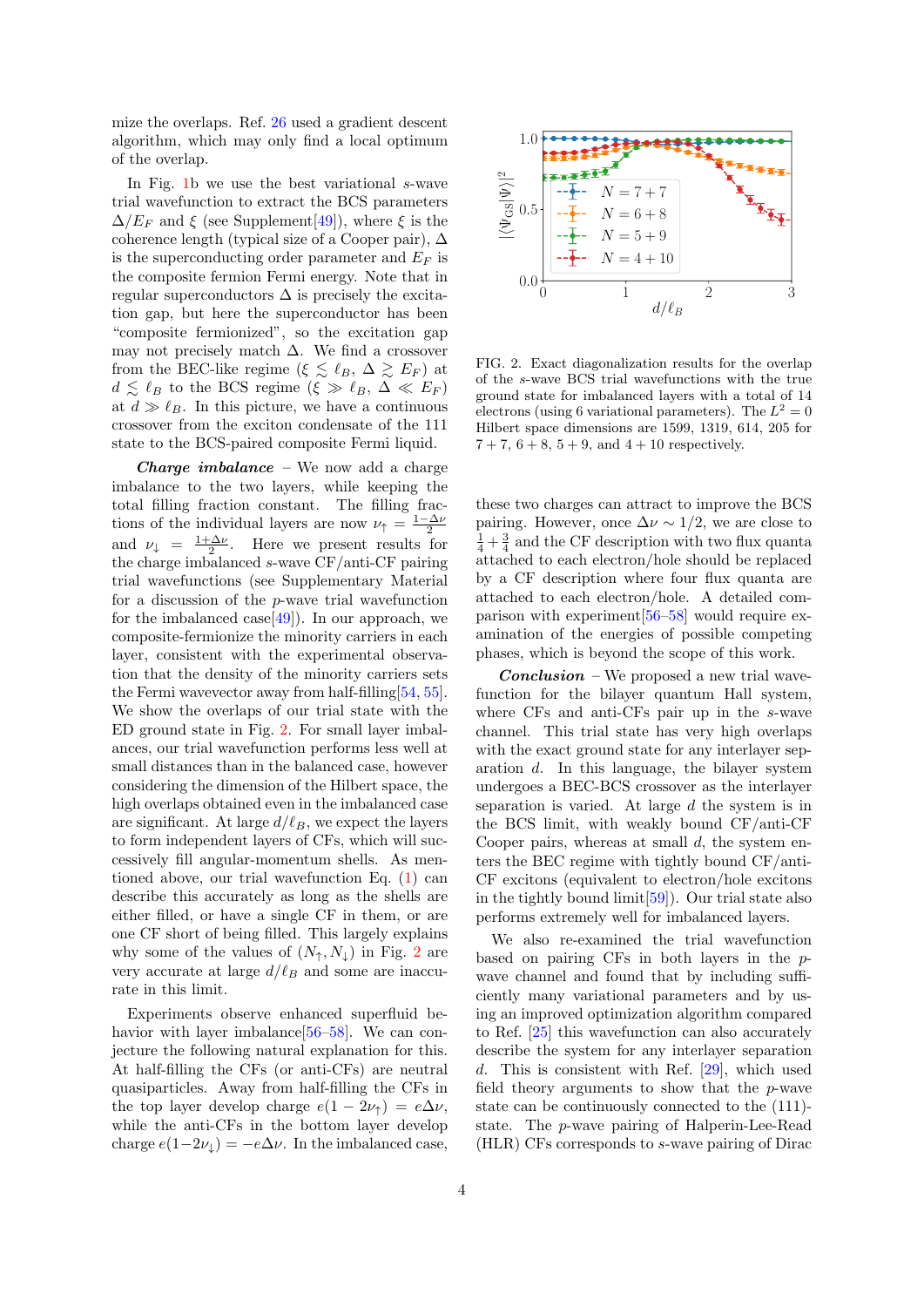CFs[\[41\]](#page-4-14), due to the Berry phase of the Dirac CFs. Ref. [\[29\]](#page-4-13) has used this picture of s-wave pairing of Dirac CFs to study the problem of BQH in the balanced case. However, as far as we are aware, there are no useful trial wavefunctions based on Dirac CFs for either single or double layer systems.

Acknowledgements – Numerical calculations were performed using the DiagHam library. We thank Nicolas Regnault for assistance with DiagHam. GW would like to thank Gunnar Möller, Ajit Balram and Frank Pollmann for useful discussions. GW thanks the Kavli Institute for Theoretical Physics for its hospitality during the graduate fellowship programme. This research was supported in part by the National Science Foundation under Grant No. NSF PHY-1748958 and by the Heising-Simons Foundation. DXN is supported by the Brown Theoretical Physics Center. SHS is supported from EPSRC Grant EP/S020527/1. Statement of compliance with EPSRC policy framework on research data: This publication is theoretical work that does not require supporting research data. BIH is supported in part by the Science and Technology Center for Integrated Quantum Materials, under NSF grant DMR-1231319.

- <span id="page-4-0"></span>[1] J. Eisenstein, [Annual Review of Condensed Mat](http://dx.doi.org/10.1146/annurev-conmatphys-031113-133832)ter Physics 5[, 159 \(2014\).](http://dx.doi.org/10.1146/annurev-conmatphys-031113-133832)
- <span id="page-4-1"></span>[2] J. P. Eisenstein and A. H. MacDonald, [Nature](http://dx.doi.org/10.1038/nature03081) 432[, 691 \(2004\).](http://dx.doi.org/10.1038/nature03081)
- <span id="page-4-2"></span>[3] B. I. Halperin, Helv. Phys. Acta 56, 75 (1983).
- <span id="page-4-3"></span>[4] B. I. Halperin, P. A. Lee, and N. Read, [Phys.](http://dx.doi.org/10.1103/PhysRevB.47.7312) Rev. B 47[, 7312 \(1993\).](http://dx.doi.org/10.1103/PhysRevB.47.7312)
- <span id="page-4-17"></span>[5] J. K. Jain, Composite Fermions (Cambridge University Press, 2007).
- <span id="page-4-4"></span>[6] O. Heinonen, ed., Composite Fermions: A Unified View of the Quantum Hall Regime (World Scientific, 1998).
- <span id="page-4-5"></span>[7] K. Moon, H. Mori, K. Yang, S. M. Girvin, A. H. MacDonald, L. Zheng, D. Yoshioka, and S.-C. Zhang, Phys. Rev. B 51[, 5138 \(1995\).](http://dx.doi.org/10.1103/PhysRevB.51.5138)
- <span id="page-4-9"></span>[8] N. E. Bonesteel, I. A. McDonald, and C. Nayak, [Phys. Rev. Lett.](http://dx.doi.org/10.1103/PhysRevLett.77.3009) 77, 3009 (1996).
- [9] H. Isobe and L. Fu, [Phys. Rev. Lett.](http://dx.doi.org/10.1103/PhysRevLett.118.166401) 118, 166401 [\(2017\).](http://dx.doi.org/10.1103/PhysRevLett.118.166401)
- <span id="page-4-10"></span>[10] T. Morinari, Phys. Rev. B 59[, 7320 \(1999\).](http://dx.doi.org/10.1103/PhysRevB.59.7320)
- [11] Z. F. Ezawa and G. Tsitsishvili, [Reports on](http://dx.doi.org/10.1088/0034-4885/72/8/086502) [Progress in Physics](http://dx.doi.org/10.1088/0034-4885/72/8/086502) **72**, 086502 (2009).
- <span id="page-4-21"></span>[12] B. Lian and S.-C. Zhang, [Phys. Rev. Lett.](http://dx.doi.org/10.1103/PhysRevLett.120.077601) 120, [077601 \(2018\).](http://dx.doi.org/10.1103/PhysRevLett.120.077601)
- [13] Y. N. Joglekar and A. H. MacDonald, [Phys. Rev.](http://dx.doi.org/10.1103/PhysRevB.64.155315) B 64[, 155315 \(2001\).](http://dx.doi.org/10.1103/PhysRevB.64.155315)
- [14] Y. N. Joglekar and A. H. MacDonald, [Phys. Rev.](http://dx.doi.org/10.1103/PhysRevLett.87.196802) Lett. **87**[, 196802 \(2001\).](http://dx.doi.org/10.1103/PhysRevLett.87.196802)
- [15] Y. N. Joglekar and A. H. MacDonald, [Phys. Rev.](http://dx.doi.org/10.1103/PhysRevB.65.235319) B 65[, 235319 \(2002\).](http://dx.doi.org/10.1103/PhysRevB.65.235319)
- [16] A. H. MacDonald, P. M. Platzman, and G. S.

Boebinger, [Phys. Rev. Lett.](http://dx.doi.org/10.1103/PhysRevLett.65.775) 65, 775 (1990).

- [17] H. A. Fertig, *Phys. Rev. B* 40[, 1087 \(1989\).](http://dx.doi.org/10.1103/PhysRevB.40.1087)
- [18] R. Côté, L. Brey, and A. H. MacDonald, *[Phys.](http://dx.doi.org/10.1103/PhysRevB.46.10239)* Rev. B 46[, 10239 \(1992\).](http://dx.doi.org/10.1103/PhysRevB.46.10239)
- [19] Z. Zhu, L. Fu, and D. N. Sheng, [Phys. Rev. Lett.](http://dx.doi.org/10.1103/PhysRevLett.119.177601) 119[, 177601 \(2017\).](http://dx.doi.org/10.1103/PhysRevLett.119.177601)
- [20] K. Nomura and D. Yoshioka, [Phys. Rev. B](http://dx.doi.org/10.1103/PhysRevB.66.153310) 66, [153310 \(2002\).](http://dx.doi.org/10.1103/PhysRevB.66.153310)
- [21] J. Schliemann, S. M. Girvin, and A. H. MacDonald, [Phys. Rev. Lett.](http://dx.doi.org/10.1103/PhysRevLett.86.1849) 86, 1849 (2001).
- [22] N. Shibata and D. Yoshioka, Journal of the Physical Society of Japan 75, 043712 (2006).
- [23] K. Park, Phys. Rev. B **69**[, 045319 \(2004\).](http://dx.doi.org/10.1103/PhysRevB.69.045319)
- [24] K. Park and S. Das Sarma, [Phys. Rev. B](http://dx.doi.org/10.1103/PhysRevB.74.035338) 74, [035338 \(2006\).](http://dx.doi.org/10.1103/PhysRevB.74.035338)
- <span id="page-4-12"></span>[25] G. Möller, S. H. Simon, and E. H. Rezayi, *[Phys.](http://dx.doi.org/10.1103/PhysRevB.79.125106)* Rev. B 79[, 125106 \(2009\).](http://dx.doi.org/10.1103/PhysRevB.79.125106)
- <span id="page-4-11"></span>[26] G. Möller, S. H. Simon, and E. H. Rezayi, [Phys.](http://dx.doi.org/10.1103/PhysRevLett.101.176803) Rev. Lett. 101[, 176803 \(2008\).](http://dx.doi.org/10.1103/PhysRevLett.101.176803)
- [27] S. H. Simon, E. H. Rezayi, and M. V. Milovanovic, [Phys. Rev. Lett.](http://dx.doi.org/10.1103/PhysRevLett.91.046803) 91, 046803 (2003).
- [28] Y.-H. Zhang and I. Kimchi, arXiv e-prints arXiv:1810.02809 (2018), [arXiv:1810.02809 \[cond](http://arxiv.org/abs/1810.02809)[mat.str-el\].](http://arxiv.org/abs/1810.02809)
- <span id="page-4-13"></span>[29] I. Sodemann, I. Kimchi, C. Wang, and T. Senthil, Phys. Rev. B 95[, 085135 \(2017\).](http://dx.doi.org/ 10.1103/PhysRevB.95.085135)
- [30] M. V. Milovanović, E. Dobardžić, and Z. Papić, Phys. Rev. B 92[, 195311 \(2015\).](http://dx.doi.org/10.1103/PhysRevB.92.195311)
- [31] J. Ye, *[Phys. Rev. Lett.](http://dx.doi.org/10.1103/PhysRevLett.97.236803)* **97**, 236803 (2006).
- [32] J. Ye and L. Jiang, [Phys. Rev. Lett.](http://dx.doi.org/10.1103/PhysRevLett.98.236802) 98, 236802 [\(2007\).](http://dx.doi.org/10.1103/PhysRevLett.98.236802)
- <span id="page-4-20"></span>[33] J. Alicea, O. I. Motrunich, G. Refael, and M. P. A. Fisher, [Phys. Rev. Lett.](http://dx.doi.org/10.1103/PhysRevLett.103.256403) 103, 256403  $(2009)$
- [34] R. Cipri, Gauge Fields and Composite Fermions in Bilayer Quantum Hall Systems, Ph.D. thesis, Florida State University (2014).
- [35] R. Cipri and N. E. Bonesteel, [Phys. Rev. B](http://dx.doi.org/10.1103/PhysRevB.89.085109) 89, [085109 \(2014\).](http://dx.doi.org/10.1103/PhysRevB.89.085109)
- [36] Z. Papic, Fractional quantum Hall effect in multicomponent systems, Ph.D. thesis, Université Paris Sud-Paris XI (2010).
- [37] R. L. Doretto, C. Morais Smith, and A. O. Caldeira, Phys. Rev. B 86[, 035326 \(2012\).](http://dx.doi.org/10.1103/PhysRevB.86.035326)
- <span id="page-4-6"></span>[38] R. L. Doretto, A. O. Caldeira, and C. M. Smith, [Phys. Rev. Lett.](http://dx.doi.org/10.1103/PhysRevLett.97.186401) 97, 186401 (2006).
- <span id="page-4-7"></span>[39] B. I. Halperin, in Fractional Quantum Hall Effects: New Developments, edited by B. I. Halperin and J. K. Jain (World Scientific, 2020) pp. 79–132.
- <span id="page-4-8"></span>[40] X. Liu, J. I. A. Li, K. Watanabe, T. Taniguchi, J. Hone, B. I. Halperin, P. Kim, and C. R. Dean, arXiv e-prints , see in particular Supplementary Material (2020), [arXiv:2012.05916 \[cond](http://arxiv.org/abs/2012.05916)[mat.mes-hall\].](http://arxiv.org/abs/2012.05916)
- <span id="page-4-14"></span>[41] D. T. Son, *Phys. Rev. X* **5**[, 031027 \(2015\).](http://dx.doi.org/10.1103/PhysRevX.5.031027)
- <span id="page-4-15"></span>[42] D. X. Nguyen, S. Golkar, M. M. Roberts, and D. T. Son, Phys. Rev. B 97[, 195314 \(2018\).](http://dx.doi.org/10.1103/PhysRevB.97.195314)
- <span id="page-4-16"></span>[43] S. D. Geraedts, M. P. Zaletel, R. S. K. Mong, M. A. Metlitski, A. Vishwanath, and O. I. Motrunich, Science 352[, 197 \(2016\).](http://dx.doi.org/10.1126/science.aad4302)
- <span id="page-4-18"></span>[44] E. H. Rezayi and F. D. M. Haldane, [Phys. Rev.](http://dx.doi.org/10.1103/PhysRevLett.84.4685) Lett. **84**[, 4685 \(2000\).](http://dx.doi.org/10.1103/PhysRevLett.84.4685)
- <span id="page-4-19"></span>[45] M. M. Parish, "The BCS-BEC Crossover," in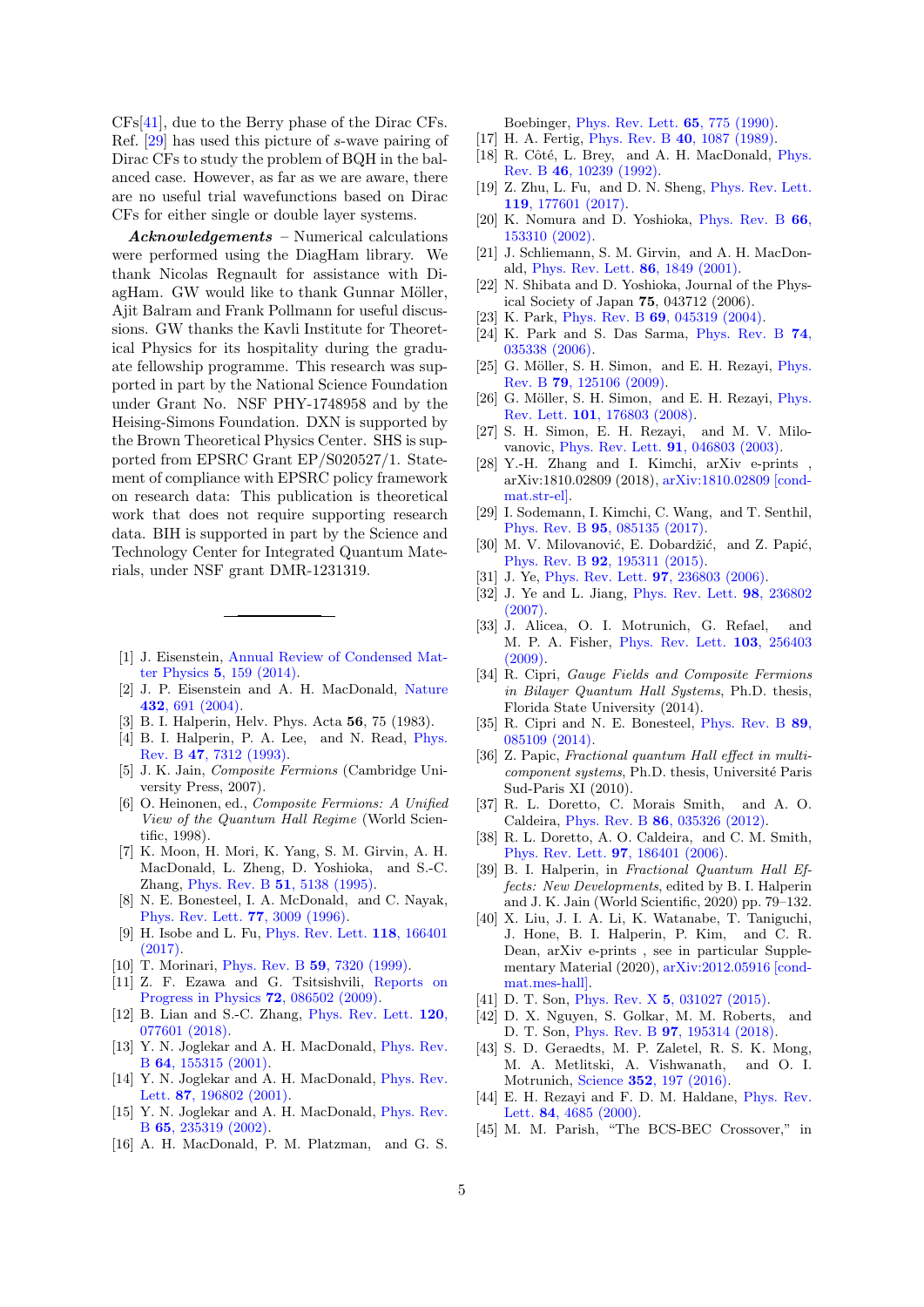[Quantum Gas Experiments](https://www.worldscientific.com/doi/abs/10.1142/9781783264766_0009), Chap. Chapter 9, pp. 179–197.

- <span id="page-5-0"></span>[46] Q. Chen, J. Stajic, S. Tan, and K. Levin, [Physics](http://dx.doi.org/ https://doi.org/10.1016/j.physrep.2005.02.005) Reports 412[, 1 \(2005\).](http://dx.doi.org/ https://doi.org/10.1016/j.physrep.2005.02.005)
- <span id="page-5-1"></span>[47] K. Yang, [Phys. Rev. Lett.](http://dx.doi.org/10.1103/PhysRevLett.87.056802) **87**, 056802 (2001).
- <span id="page-5-2"></span>[48] D. X. Nguyen, T. Can, and A. Gromov, [Phys.](http://dx.doi.org/10.1103/PhysRevLett.118.206602) Rev. Lett. 118[, 206602 \(2017\).](http://dx.doi.org/10.1103/PhysRevLett.118.206602)
- <span id="page-5-3"></span>[49] G. Wagner, D. X. Nguyen, S. H. Simon, and B. I. Halperin, Supplementary Material to this article..
- <span id="page-5-4"></span>[50] J. K. Jain and R. K. Kamilla, [Phys. Rev. B](http://dx.doi.org/10.1103/PhysRevB.55.R4895) 55, [R4895 \(1997\).](http://dx.doi.org/10.1103/PhysRevB.55.R4895)
- <span id="page-5-5"></span>[51] R. K. Kamilla, Composite Fermions: Physics of 2- Dimensional Electron Systems Under Strong Magnetic Fields, Ph.D. thesis, Stony Brook University (1997).
- <span id="page-5-6"></span>[52] Y. Xiang, D. Sun, W. Fan, and X. Gong, [Physics](http://dx.doi.org/ https://doi.org/10.1016/S0375-9601(97)00474-X) Letters A 233[, 216 \(1997\).](http://dx.doi.org/ https://doi.org/10.1016/S0375-9601(97)00474-X)
- <span id="page-5-7"></span>[53] E. Rezayi and N. Read, [Phys. Rev. Lett.](http://dx.doi.org/10.1103/PhysRevLett.72.900) 72, 900  $(1994)$ .
- <span id="page-5-8"></span>[54] D. Kamburov, Y. Liu, M. A. Mueed, M. Shayegan, L. N. Pfeiffer, K. W. West, and K. W. Baldwin, [Phys. Rev. Lett.](http://dx.doi.org/ 10.1103/PhysRevLett.113.196801) 113, 196801 (2014).
- <span id="page-5-9"></span>[55] M. S. Hossain, M. A. Mueed, M. K. Ma, K. A. Villegas Rosales, Y. J. Chung, L. N. Pfeiffer, K. W. West, K. W. Baldwin, and M. Shayegan, [Phys.](http://dx.doi.org/ 10.1103/PhysRevLett.125.046601) Rev. Lett. 125[, 046601 \(2020\).](http://dx.doi.org/ 10.1103/PhysRevLett.125.046601)
- <span id="page-5-10"></span>[56] A. R. Champagne, A. D. K. Finck, J. P. Eisenstein, L. N. Pfeiffer, and K. W. West, [Phys. Rev.](http://dx.doi.org/10.1103/PhysRevB.78.205310) B 78[, 205310 \(2008\).](http://dx.doi.org/10.1103/PhysRevB.78.205310)
- [57] W. Clarke, A. Micolich, A. Hamilton, M. Simmons, M. Pepper, and D. Ritchie, [Physica E:](http://dx.doi.org/ https://doi.org/10.1016/j.physe.2003.11.211) [Low-dimensional Systems and Nanostructures](http://dx.doi.org/ https://doi.org/10.1016/j.physe.2003.11.211) 22, [40 \(2004\).](http://dx.doi.org/ https://doi.org/10.1016/j.physe.2003.11.211)
- <span id="page-5-11"></span>[58] I. B. Spielman, M. Kellogg, J. P. Eisenstein, L. N. Pfeiffer, and K. W. West, [Phys. Rev. B](http://dx.doi.org/10.1103/PhysRevB.70.081303) 70, [081303 \(2004\).](http://dx.doi.org/10.1103/PhysRevB.70.081303)
- <span id="page-5-12"></span>[59] Note that the phases of the Jastrow factors  $(z_i (z_j)^2 (w_i - w_j)^{*2}$  cancel in the tightly bound limit where the CFs and anti-CFs are at the same position.
- <span id="page-5-13"></span>[60] Note that the phase factor  $e^{iq\varphi_j}$  is missing from Eq.  $(2.9)$  in  $[51]$ .
- <span id="page-5-14"></span>[61] G. Möller and S. H. Simon, [Phys. Rev. B](http://dx.doi.org/10.1103/PhysRevB.72.045344) 72, [045344 \(2005\).](http://dx.doi.org/10.1103/PhysRevB.72.045344)
- <span id="page-5-15"></span>[62] T. T. Wu and C. N. Yang, [Phys. Rev. D](http://dx.doi.org/10.1103/PhysRevD.16.1018) 16, 1018 [\(1977\).](http://dx.doi.org/10.1103/PhysRevD.16.1018)
- <span id="page-5-16"></span>[63] Z. Liu, A. C. Balram, Z. Papić, and A. Gromov, [Phys. Rev. Lett.](http://dx.doi.org/ 10.1103/PhysRevLett.126.076604) 126, 076604 (2021).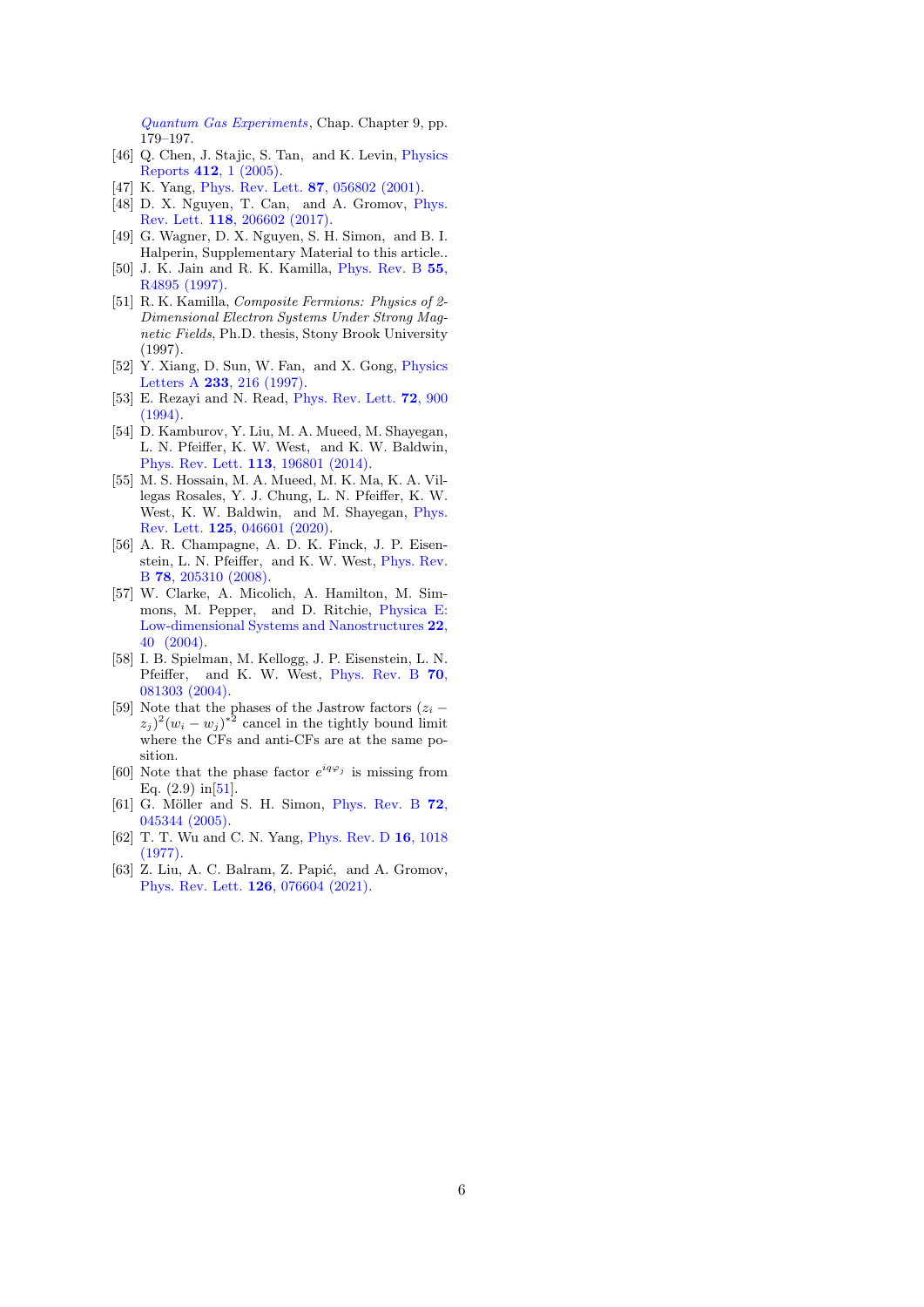# — Supplementary Material s-wave paired composite-fermion electron-hole trial state for quantum Hall bilayers with  $\nu = 1$

Glenn Wagner, Dung X. Nguyen, Steven H. Simon and Bertrand I. Halperin

# COMPOSITE FERMION WAVEFUNCTIONS

We present here a detailed discussionof how we have constructed trial wavefunctions in the spherical geometry, for the various paired states we consider.

The single particle electron eigenstates on the sphere are the monopole harmonics  $Y_{q,n,m}(\Omega)$ , where the total flux through the sphere is  $N_{\phi} = 2q$  (q can be integer or half-integer),  $n = 0, 1, 2, \ldots$  is the LL index (0 for LLL) and  $m = -q - n, -q - n + 1, \ldots, q + n$  labels the  $2(q + n) + 1$  degenerate states within a LL. We can define the angular momentum quantum number  $l = q + n$ , such that  $l = q, q + 1, \ldots$  and  $m = -l, \ldots, l$ . From [\[50\]](#page-5-4) the wavefunction for electron j is

$$
Y_{q,n,m}(\Omega_j) = N_{qnm}(-1)^{q+n-m} e^{iq\varphi_j} u_j^{q+m} v_j^{q-m}
$$
  
 
$$
\times \sum_{s=0}^n (-1)^s \binom{n}{s} \binom{2q+n}{q+n-m-s} (v_j^* v_j)^{n-s} (u_j^* u_j)^s,
$$
 (S1)

where the spinor coordinates are

$$
u_j = \cos(\theta_j/2)e^{-i\varphi_j/2} \text{ and } v_j = \sin(\theta_j/2)e^{i\varphi_j/2}
$$
\n(S2)

in terms of the usual polar coordinates  $\Omega_j = (\theta_j, \varphi_j)$  on the sphere. The normalization constant  $N_{qnm}$  is

$$
N_{qnm} = \sqrt{\frac{2q + 2n + 1}{4\pi} \frac{(q + n - m)!(q + n + m)!}{n!(2q + n)!}} = \sqrt{\frac{2l + 1}{4\pi} \frac{(l - m)!(l + m)!}{n!(l + q)!}}.
$$
(S3)

Let us assume we have  $N_1$  electrons in a given layer. We perform the flux attachment procedure for CFs by multiplying the many-body wavefunction by the Jastrow factor

$$
\mathcal{J} = \prod_j J_j = \prod_{j < k} \left( u_j v_k - v_j u_k \right)^2 e^{i(\varphi_j + \varphi_k)} \equiv \prod_{j < k} (\Omega_j - \Omega_k)^2,\tag{S4}
$$

where the have defined the short-hand notation  $\prod_{j < k} (\Omega_j - \Omega_k)^2$  for the Jastrow factors. The CFs now experience flux  $N_{\phi}^{\text{eff}} = 2Q$ , where  $Q = q - (N_1 - 1)$ . To write down the state appropriate for a single layer, we fill the CF orbitals and if we have a partially filled shell, we fill it according to Hund's rule[\[53\]](#page-5-7) (maximize total angular momentum). Once we have decided which states to fill, we can write down a single Slater determinant and attach the flux quanta via the Jastrow factor

$$
\Psi_{\text{CFL}}(\{\Omega\}) = \mathcal{P}_{\text{LLL}} \bigg[ \mathcal{J} \det \left[ Y_i \left( \Omega_j \right) \right] \bigg],\tag{S5}
$$

where i is a short hand for the indices  $(Q, n, m)$  for the filled states. We use the trick from the paper by Jain and Kamilla<sup>[\[50\]](#page-5-4)</sup> to project the single particle states (together with the Jastrow factor  $J_i$ ) to the LLL. The single Slater determinant of states that are all in the LLL will be in the LLL as well. The LLL projection is otherwise computationally intractable. The resulting states have a high overlap with the states obtained when the LLL projection is done properly. The projected single particle states are defined via

$$
\tilde{Y}_i(\Omega_j) J_j = \mathcal{P}_{\text{LLL}}[Y_i(\Omega_j) J_j] \tag{S6}
$$

and the explicit expression is[\[50,](#page-5-4) [51\]](#page-5-5) [\[60\]](#page-5-13)

$$
\tilde{Y}_{Q,n,m}(\Omega_j) = N_{Qnm}(-1)^{Q+n-m} \frac{(2q+1)!}{(2q+n+1)!} u_j^{Q+m} v_j^{Q-m} e^{iQ\varphi_j} \times \sum_{s=0}^n (-1)^s \binom{n}{s} \binom{2Q+n}{Q+n-m-s} v_j^{n-s} u_j^s R_j^{s,n-s},
$$
\n(S7)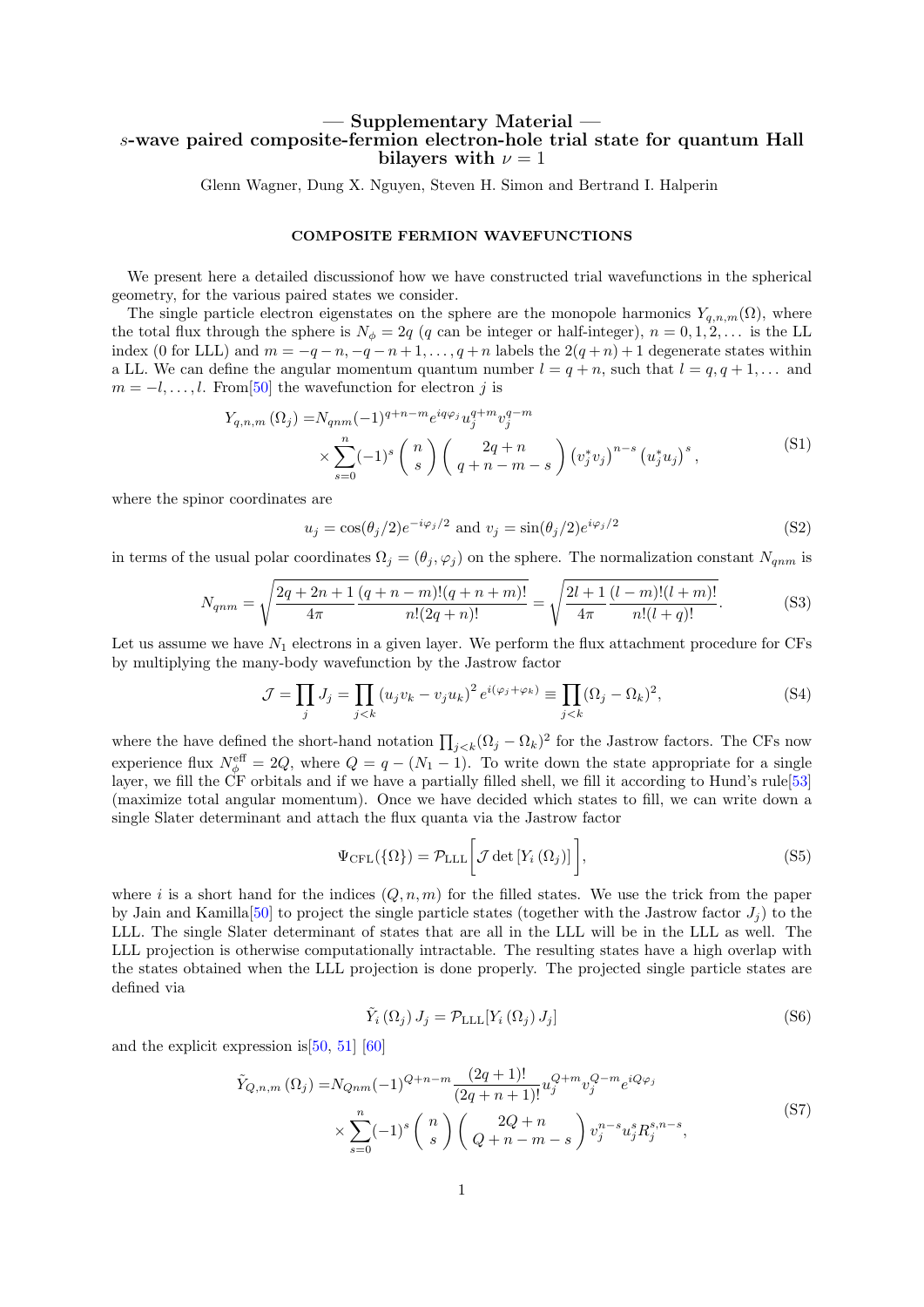where

$$
R_j^{s,n-s} = \mathbf{U}_j^s \mathbf{V}_j^{n-s} \mathbf{1}
$$
\n<sup>(S8)</sup>

with

$$
\mathbf{U}_{j} = \sum_{k \neq j} \frac{v_{k}}{u_{j}v_{k} - v_{j}u_{k}} + \frac{\partial}{\partial u_{j}}
$$
  

$$
\mathbf{V}_{j} = \sum_{k \neq j} \frac{-u_{k}}{u_{j}v_{k} - v_{j}u_{k}} + \frac{\partial}{\partial v_{j}}.
$$
 (S9)

A good approximation for the CFL is then

$$
\tilde{\Psi}_{\text{CFL}}(\{\Omega\}) = \prod_{k < l} (\Omega_k - \Omega_l)^2 \det \left[ \tilde{Y}_i \left( \Omega_j \right) \right]. \tag{S10}
$$

When we have two layers, we write down the filled shell/Hund's rule state for the two individual layers and then we pair the two layers with the appropriate Clebsch-Gordan coefficients to form an  $L^2 = 0$ state.

# PAIRED STATES

# p-wave BCS state

Let us first recapitulate the p-wave paired BCS state. We work in the sector with total particle number  $N = 2q + 1$ , where q is half-integer, such that N is even and the number of electrons in each layer is  $N_1 = N_\uparrow = N_\downarrow = \frac{N}{2}$ . Electron coordinates in the top layer will be  $\Omega_i^{\uparrow}$  with  $i = 1, \ldots, \frac{N}{2}$  and electron coordinates in the bottom layer will be  $\Omega_i^{\downarrow}$  with  $i = 1, \ldots, \frac{N}{2}$ . We attach flux to the electrons in the top layer and bottom layer. The net flux experienced by CFs in both layers is  $Q_{\uparrow,\downarrow} = q - (N_{\uparrow,\downarrow} - 1) = \frac{1}{2}$ . For the *p*-wave pairing of CFs as  $\text{in}[25, 26]$  $\text{in}[25, 26]$  $\text{in}[25, 26]$  $\text{in}[25, 26]$  the pairing wavefunction is

$$
G(\Omega_i^{\uparrow}, \Omega_j^{\downarrow}) = \sum_{n=0}^{N_{\rm LL}-1} g_n \sum_{m=-(n+1/2)}^{n+1/2} (-1)^{\frac{1}{2}+m} Y_{\frac{1}{2},n,m}(\Omega_i^{\uparrow}) Y_{\frac{1}{2},n,-m}(\Omega_j^{\downarrow}). \tag{S11}
$$

 $N_{\text{LL}}$  is the number of CF Landau levels (LLs) that are included. The LLL wavefunction is then

$$
\Psi_{\text{BCS},p}(\{\Omega^{\uparrow}\}, \{\Omega^{\downarrow}\}) = \mathcal{P}_{\text{LLL}} \prod_{i < j} [(\Omega_i^{\uparrow} - \Omega_j^{\uparrow})^2 (\Omega_i^{\downarrow} - \Omega_j^{\downarrow})^2] \text{det}[G(\Omega_i^{\uparrow}, \Omega_j^{\downarrow})]. \tag{S12}
$$

However, computing this wavefunction will be too expensive numerically and hence we resort to the procedure described in[\[50\]](#page-5-4). The wavefunction is then

$$
\tilde{\Psi}_{\text{BCS},p}(\{\Omega^{\uparrow}\}, \{\Omega^{\downarrow}\}) = \prod_{i < j} [(\Omega_i^{\uparrow} - \Omega_j^{\uparrow})^2 (\Omega_i^{\downarrow} - \Omega_j^{\downarrow})^2] \text{det}[\tilde{G}(\Omega_i^{\uparrow}, \Omega_j^{\downarrow})] \tag{S13}
$$

with

$$
\tilde{G}(\Omega_i^{\uparrow}, \Omega_j^{\downarrow}) = \left[ \sum_{n=0}^{N_{\text{LL}}-1} \sum_{m=-(n+1/2)}^{n+1/2} (-1)^{\frac{1}{2}+m} g_n \tilde{Y}_{\frac{1}{2},n,m} \left( \Omega_i^{\uparrow} \right) \tilde{Y}_{\frac{1}{2},n,-m} \left( \Omega_j^{\downarrow} \right) \right]. \tag{S14}
$$

### New s-wave paired BCS state

We now perform a particle-hole transformation on the bottom layer, such that  $\Omega_1^{\uparrow}, \cdots, \Omega_{N_1}^{\uparrow}$  are coordinates of electrons in the top layer and  $\varpi_1^{\downarrow}, \dots, \varpi_{N_1}^{\downarrow}$  are coordinates of holes in the bottom layer. We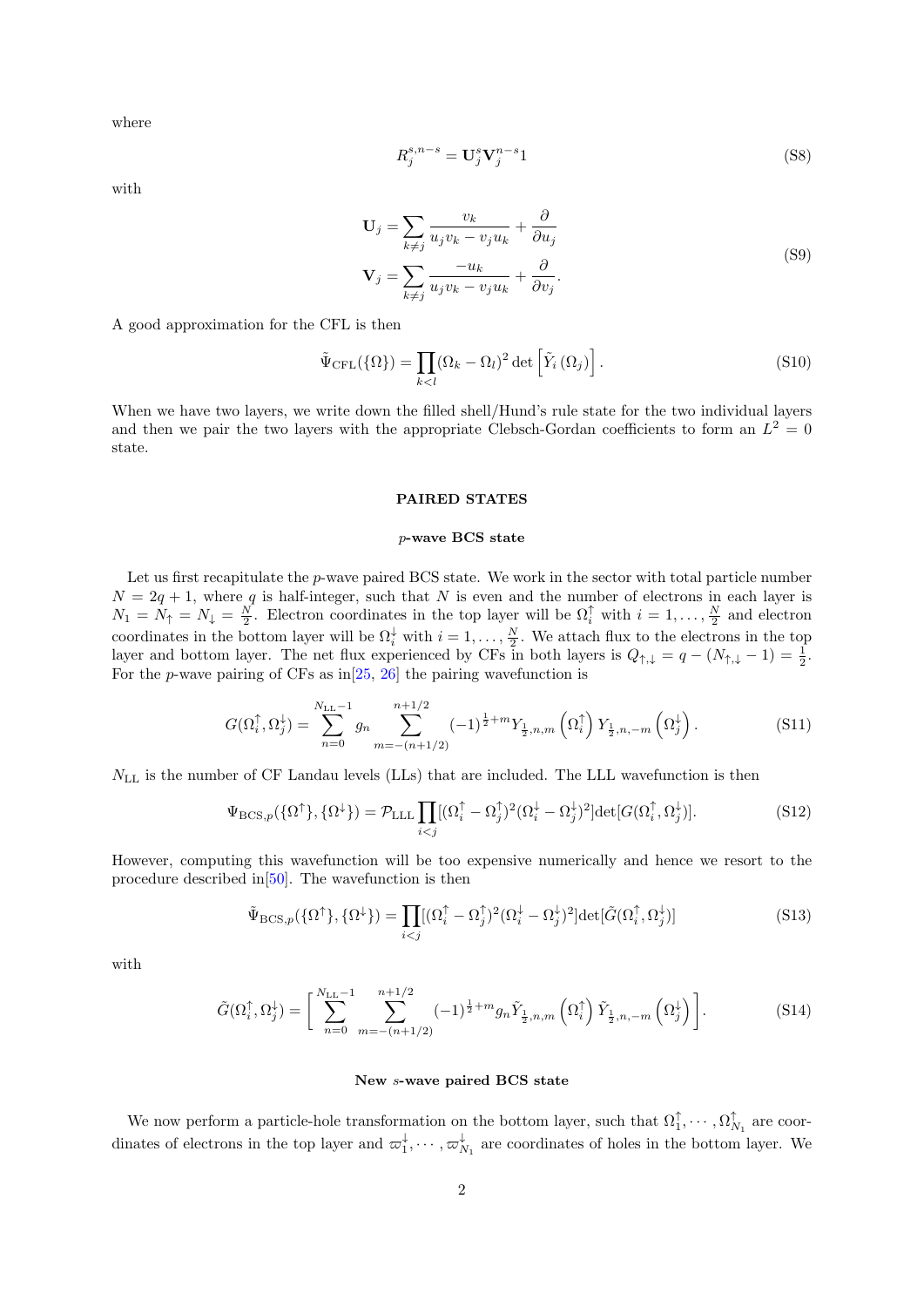attach flux to the electrons in the top layer to obtain CFs and we attach flux to the holes in the bottom layer to obtain anti-CFs. In the balanced case, both the CFs and the anti-CFs experience flux  $Q = \frac{1}{2}$ . The pairing function for pairing the CFs in the top layer with the anti-CFs in the bottom layer in the s-wave channel is

$$
G(\Omega_i^{\uparrow}, \varpi_j^{\downarrow}) = \sum_{n=0}^{N_{\text{LL}}-1} g_n \sum_{m=-(n+1/2)}^{n+1/2} Y_{\frac{1}{2},n,m} \left(\Omega_i^{\uparrow}\right) Y_{\frac{1}{2},n,m}^{*} \left(\varpi_j^{\downarrow}\right).
$$
 (S15)

and the trial wavefunction is obtained by adding the Jastrow factors and performing the LLL projection

$$
\Psi_{\text{BCS},s}(\{\Omega^{\uparrow}\}, \{\varpi^{\downarrow}\}) = \mathcal{P}_{\text{LLL}} \prod_{i < j} [(\Omega_i^{\uparrow} - \Omega_j^{\uparrow})^2 (\varpi_i^{\downarrow} - \varpi_j^{\downarrow})^{*2}] \text{det}[G(\Omega_i^{\uparrow}, \varpi_j^{\downarrow})]. \tag{S16}
$$

This wavefunction describes pairing of CFs and anti-CFs. This time after the Jain and Kamilla procedure

$$
\tilde{\Psi}_{\text{BCS},s}(\{\Omega^{\uparrow}\}, \{\varpi^{\downarrow}\}) = \prod_{i < j} [(\Omega_i^{\uparrow} - \Omega_j^{\uparrow})^2 (\varpi_i^{\downarrow} - \varpi_j^{\downarrow})^{*2}] \text{det}[\tilde{G}(\Omega_i^{\uparrow}, \varpi_j^{\downarrow})] \tag{S17}
$$

with

$$
\tilde{G}(\Omega_i^{\uparrow}, \varpi_j^{\downarrow}) = \left[ \sum_{n=0}^{N_{\text{LL}}-1} \sum_{m=-(n+1/2)}^{n+1/2} g_n \tilde{Y}_{\frac{1}{2},n,m} \left( \Omega_i^{\uparrow} \right) \tilde{Y}_{\frac{1}{2},n,m}^{*} \left( \varpi_j^{\downarrow} \right) \right]. \tag{S18}
$$

In practice we will have to truncate the number of variational parameters. Note that the variational parameters  ${g_n}$  can always be chosen real.

We can also consider the imbalanced case, where we have  $N_1 = N_{\uparrow}$  electrons in the top layer and  $N_{\downarrow}$  electrons in the bottom layer. The total number of electrons still satisfies  $N = N_{\uparrow} + N_{\downarrow} = N_{\phi} + 1$ . We define the pseudospin as  $2S_z = N_{\uparrow} - N_{\downarrow}$ . Again we perform a particle-hole transformation on the bottom layer, such that  $\Omega_1^{\uparrow}, \cdots, \Omega_{N_1}^{\uparrow}$  are coordinates of electrons in the top layer and  $\varpi_1^{\downarrow}, \cdots, \varpi_{N_1}^{\downarrow}$  are coordinates of holes in the bottom layer. After the flux attachment procedure, the CFs in the top layer and the anti-CFs in the bottom layer feel an effective flux  $Q = \frac{1}{2} - S_z$ . The trial state is then

$$
\tilde{\Psi}_{\text{BCS},s}(\{\Omega^{\uparrow}\}, \{\varpi^{\downarrow}\}) = \prod_{i < j} [(\Omega_i^{\uparrow} - \Omega_j^{\uparrow})^2 (\varpi_i^{\downarrow} - \varpi_j^{\downarrow})^{*2}] \text{det}[\tilde{G}(\Omega_i^{\uparrow}, \varpi_j^{\downarrow})] \tag{S19}
$$

with

$$
\tilde{G}(\Omega_i^{\uparrow}, \Omega_j^{\downarrow}) = \left[ \sum_{n=0}^{N_{\text{LL}}-1} \sum_{m=-(n+Q)}^{n+Q} g_n \tilde{Y}_{Q,n,m} \left( \Omega_i^{\uparrow} \right) \tilde{Y}_{Q,n,m}^* \left( \varpi_j^{\downarrow} \right) \right]. \tag{S20}
$$

We note that depending on whether we particle-hole conjugate the majority or minority layer, we may have  $Q < 0$  in which case we need to use the expression for  $\tilde{Y}$  from Ref. [\[61\]](#page-5-14).

### Symmetry considerations

We use the identities for the monopole harmonics from  $[62]$ . In particular

$$
Y_{q,n,m}^* = (-1)^{q+m} Y_{-q,n,-m}
$$
\n(S21)

and

<span id="page-8-0"></span>
$$
\sum_{m} Y_{q,n,m}(\theta',\varphi') Y_{q',n,m}^*(\theta,\varphi) = \sqrt{\frac{2(q+n)+1}{4\pi}} Y_{q,n,-q'}(\theta_{12},0) e^{i(q\varphi'-q'\varphi)} e^{-i(q\gamma'+q'\gamma-q'\pi)},\tag{S22}
$$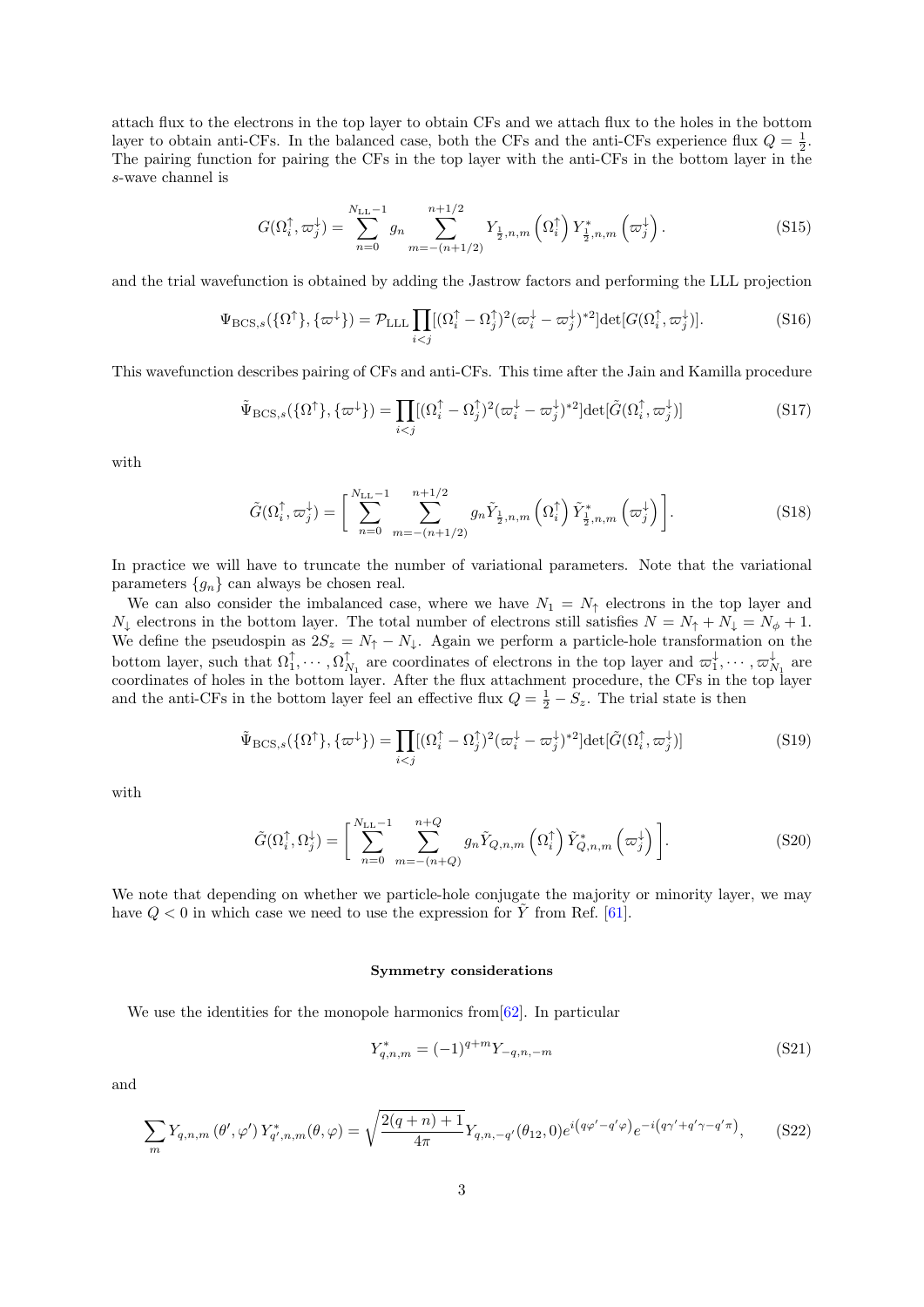where  $\theta_{12}$  is the chord distance between the two particles and the angle  $\gamma$  is as defined in[\[25\]](#page-4-12). First let us consider the symmetry properties of the p-wave paired state. Using these two identities, one can show (after setting  $q = -q' = Q$  and doing some relabelling) that

$$
\sum_{m} (-1)^{Q+m} Y_{Q,n,m}(\theta', \varphi') Y_{Q,n,-m}(\theta, \varphi) = \sqrt{\frac{2(Q+n)+1}{4\pi}} Y_{Q,n,-Q}(\theta_{12}, 0) e^{iQ(\varphi + \varphi')} e^{-iQ(\gamma - \gamma' + \pi)}.
$$
\n(S23)

Now exchange the two particles. Under the exchange (equivalently a half-rotation)

<span id="page-9-0"></span>
$$
\gamma \to \gamma - \pi \qquad \text{and} \qquad \gamma' \to \gamma' + \pi \tag{S24}
$$

such that the pairing wavefunction picks up a phase of  $e^{2\pi i Q} = (-1)^{2Q}$  under the exchange. For the balanced bilayer, we have  $Q = \frac{1}{2}$  and so the sign is consistent with what one would require for a pairing wavefunction with odd  $\ell$ .  $Y_{Q,n,-Q}(\theta_{12},0) \sim \theta_{12}^{2Q}$  when  $\theta_{12} \to 0$  and so when the pair comes together, the wavefunction indeed vanishes in the correct way for  $\ell = 2Q = 1$ .

Now let us consider the proposed s-wave paired state. To do that set  $q' = q = Q$  in [\(S22\)](#page-8-0) such that

$$
\sum_{m} Y_{Q,n,m}(\theta', \varphi') Y_{Q,n,m}^*(\theta, \varphi) = \sqrt{\frac{2(Q+n)+1}{4\pi}} Y_{Q,n,Q}(\theta_{12}, 0) e^{iQ(\varphi' - \varphi)} e^{-iQ(\gamma' + \gamma - \pi)}.
$$
 (S25)

Under the exchange [\(S24\)](#page-9-0), there is no additional phase picked up. In addition  $Y_{Q,n,Q}(\theta_{12},0) \to \text{const.}$ as  $\theta_{12} \rightarrow 0$ . So indeed this is consistent with s-wave pairing.

### 111 state

In terms of electron operators in both layers, the 111 state on the sphere can be written as the determinant of an  $N \times N$  matrix

$$
\Psi_{111}(\{\Omega^{\uparrow}\}, \{\Omega^{\downarrow}\}) = \det[Y_{q,0,m_i}(\Omega_j^{\uparrow})\dots Y_{q,0,m_i}(\Omega_j^{\downarrow})]
$$
\n(S26)

$$
= \prod_{i < j} [(\Omega_i^\uparrow - \Omega_j^\uparrow)(\Omega_i^\downarrow - \Omega_j^\downarrow)] \prod_{i,j} (\Omega_i^\uparrow - \Omega_j^\downarrow), \tag{S27}
$$

where  $m_i = -q, \ldots, q$ . In terms of electron coordinates in the top layer and hole operators in the bottom layer, we find

$$
\Psi_{111}(\{\Omega^{\uparrow}\}, \{\varpi^{\downarrow}\}) = \det \bigg[ \sum_{m=-q}^{q} Y_{q,0,m}(\Omega_i^{\uparrow}) Y_{q,0,m}^*(\varpi_j^{\downarrow}) \bigg]. \tag{S28}
$$

### p-wave pairing in the imbalanced case

It is more natural to consider s-wave pairing of CF anti-CFs for the case of imbalanced layers, since the CF and anti-CF Fermi seas in opposite layers will have the same size. However, one can also consider the extension of the  $p$ -wave paired state to the imbalanced layer case for certain fillings. In particular, if the states fall on the Jain sequence, viz.  $\nu_{\uparrow} = \frac{p}{2p+1}$  and  $\nu_{\downarrow} = \frac{p+1}{2p+1}$ , then we can view the top layer as CFs filling the first p LLs and the bottom layer as CFs filling the first  $p + 1$  LLs in an opposite effective magnetic field. We can now pair up CFs in the nth CF LL of the bottom layer with CFs in the  $(n+1)$ th LL of the top layer. In this way, we pair up all the CFs in the bottom layer with CFs in the top layer, for  $n = 0$  up to  $n = p$ , leaving unpaired CFs in the  $n = 0$  CF LL of the top layer. This absence of pairing should have little effect on the total energy, (for large  $p$ ) since these electrons are far from the Fermi energy.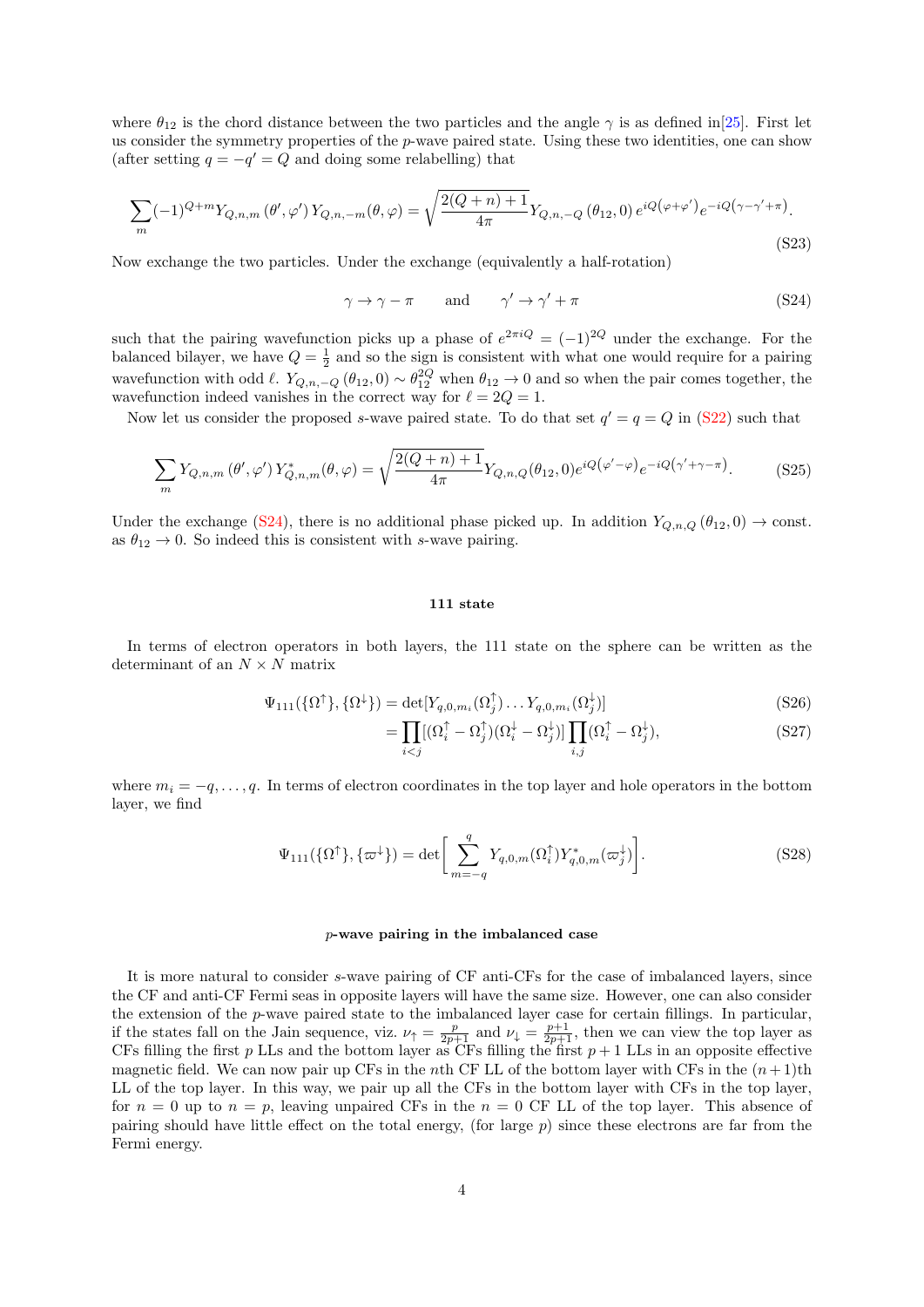### Paired CB state

In this section we consider a further trial state. We attach one flux quantum to electrons in the top layer to form composite bosons (CBs) and attach one flux quantum to holes in the bottom layer to form anti-CBs and then we pair the CBs and anti-CBs in the s-wave channel. This is similar to the construction proposed in [\[12\]](#page-4-21), except that we write the state on the sphere and introduce a larger number of variational parameters. As before, we perform a particle-hole transformation on the bottom layer, such that  $\Omega_1^{\uparrow}, \cdots, \Omega_{N_1}^{\uparrow}$  are coordinates of electrons in the top layer and  $\varpi_1^{\downarrow}, \cdots, \varpi_{N_1}^{\downarrow}$  are coordinates of holes in the bottom layer. After flux attachment, the CBs will experience flux  $\mathcal{Q} = N_1$  in the balanced case. The pairing function for pairing CBs in the top layer and anti-CBs in the bottom layer in the s-wave channel is

$$
G(\Omega_i^{\uparrow}, \varpi_j^{\downarrow}) = \sum_{n=0}^{N_{\text{LL}}-1} g_n \sum_{m=-(n+Q)}^{n+Q} Y_{\mathcal{Q},n,m} \left(\Omega_i^{\uparrow}\right) Y_{\mathcal{Q},n,m}^* \left(\varpi_j^{\downarrow}\right). \tag{S29}
$$

and including the Jastrow factors and performing the LLL projection we find the trial wavefunction

$$
\Psi_{\rm CB}(\{\Omega^{\uparrow}\}, \{\varpi^{\downarrow}\}) = \mathcal{P}_{\rm LLL} \prod_{i < j} [(\Omega_i^{\uparrow} - \Omega_j^{\uparrow})(\varpi_i^{\downarrow} - \varpi_j^{\downarrow})^*] \text{perm}[G(\Omega_i^{\uparrow}, \varpi_j^{\downarrow})]. \tag{S30}
$$

This wavefunction describes pairing of CBs and anti-CBs. This time after the Jain and Kamilla procedure

$$
\tilde{\Psi}_{\text{CB}}(\{\Omega^{\uparrow}\}, \{\varpi^{\downarrow}\}) = \prod_{i < j} [(\Omega_i^{\uparrow} - \Omega_j^{\uparrow})(\varpi_i^{\downarrow} - \varpi_j^{\downarrow})^*] \text{perm}[\tilde{G}(\Omega_i^{\uparrow}, \varpi_j^{\downarrow})] \tag{S31}
$$

with

$$
\tilde{G}(\Omega_i^{\uparrow}, \varpi_j^{\downarrow}) = \left[ \sum_{n=0}^{N_{\text{LL}}-1} \sum_{m=-(n+Q)}^{n+Q} g_n \tilde{Y}_{\mathcal{Q},n,m} \left( \Omega_i^{\uparrow} \right) \tilde{Y}_{\mathcal{Q},n,m}^* \left( \varpi_j^{\downarrow} \right) \right]. \tag{S32}
$$

Strictly speaking the Jain-Kamilla procedure is not valid for the LLL projection of CB orbitals, however it has been suggested [\[63\]](#page-5-16) that this remains a good approximation to the correct LLL projection procedure even in this case.

# **ICCFL**

We can write down the ICCFL state of Ref. [\[33\]](#page-4-20) for a particle number consistent with a filled shell configuration of CF bonding orbitals. For example, for  $N_{\uparrow} = N_{\downarrow} = 6$ , we have a total of  $N = 12 \text{ CFs}$ and hence enough to fill the first three CF shells with  $n = 0, 1, 2$ . The CFs experience flux  $Q = \frac{1}{2}$ . The Jain-Kamilla LLL projected wavefunction is then

$$
\tilde{\Psi}_{\text{ICCFL}}(\{\Omega^{\dagger}\}, \{\Omega^{\downarrow}\}) = \prod_{i < j} [(\Omega_i^{\uparrow} - \Omega_j^{\uparrow})^2 (\Omega_i^{\downarrow} - \Omega_j^{\downarrow})^2] \det[\tilde{Y}_i(\Omega_j^{\uparrow}) \dots \tilde{Y}_i(\Omega_j^{\downarrow})] \tag{S33}
$$

where  $i = (Q, n, m)$  runs over the N indices of filled CF orbitals and we take the determinant of an  $N \times N$  matrix corresponding to filling the N orbitals with CFs from either layer. This wavefunction has no free variational parameters since we have assumed all CFs are in the bonding orbitals in this state, as predicted by mean-field theory[\[33\]](#page-4-20). We also considered the ICCFL wavefunction for the case where we have both bonding and anti-bonding orbitals, however this does not yield significantly improved overlaps.

# SUPPLEMENTARY FIGURES

In this section we present some further numerical results. In Fig. [S1a](#page-2-0) we show the overlap with the ICCFL state of Ref. [\[33\]](#page-4-20). The ICCFL states appears to capture some of the relevant correlations around  $d \sim \ell_B$ , however the overlap does not reach order unity anywhere (this wavefunction has no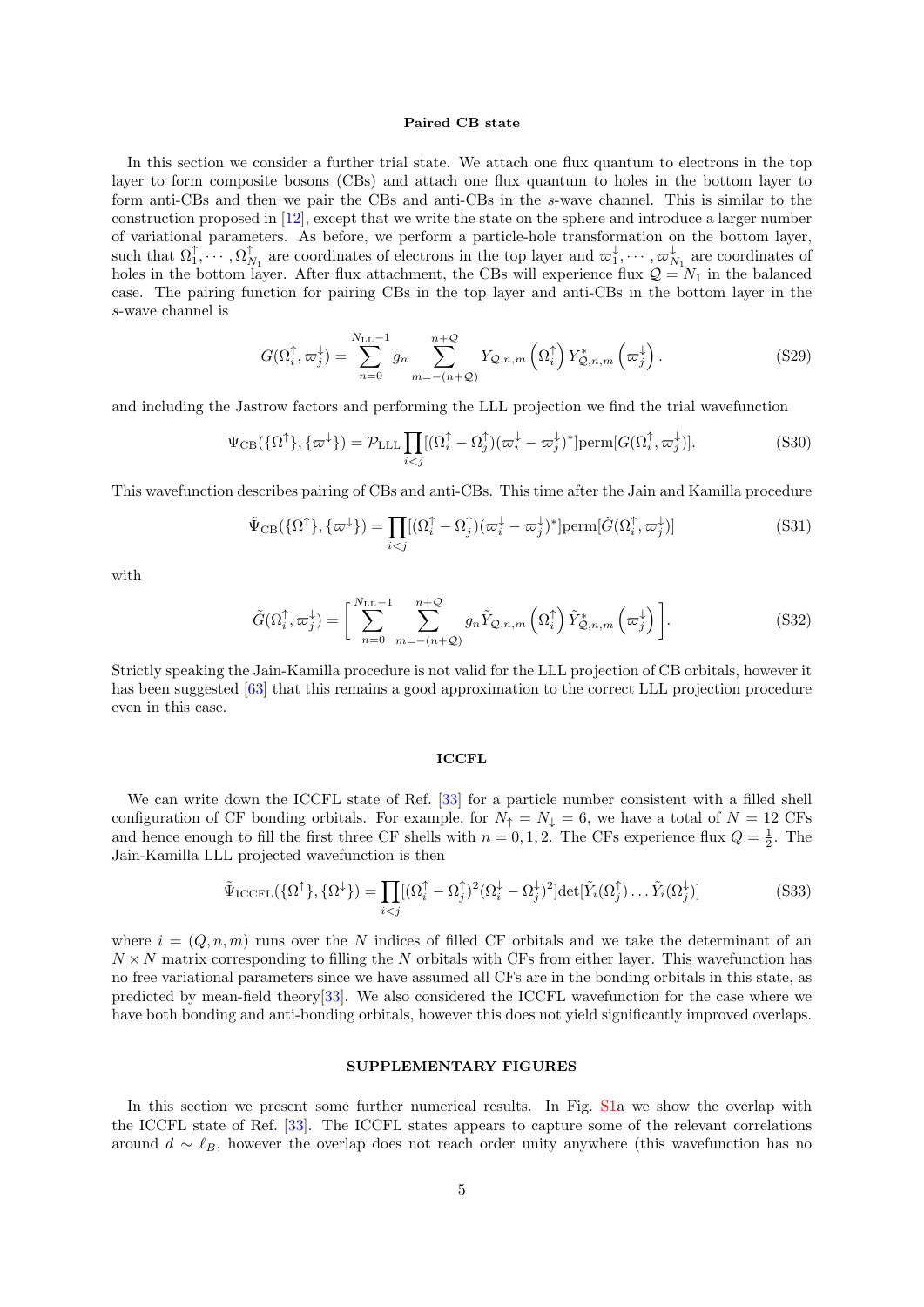free variational parameters). In Fig. [S1b](#page-2-0) we show the overlap with a paired state of composite bosons described in the section above. This trial state of paired CBs performs well at intermediate distances  $d \sim \ell_B$ , but does not have high overlaps with the 111 state (consistent with the findings of [\[12\]](#page-4-21)) and does not capture the CFL at large distances.

In Figs. [S2](#page-3-0) and [S3](#page-13-0) we show results for different system sizes and different numbers of variational parameters. By increasing the number of variational parameters, we obtain better overlaps and energies at small  $d/\ell_B$  since we are including higher momentum orbitals, which in turn allows us to form more tightly bound pairs. Both the p-wave CF/CF and the s-wave CF/anti-CF wavefunctions perform well at small interlayer separations if sufficiently many variational parameters are included, however in general the s-wave trial wavefunction performs better. In Figs. [S4](#page-14-0) and [S5](#page-14-1) we show the same overlaps and energies for the maximum number of variational parameters employed to show that both trial states capture the 111 state accurately when sufficiently many variational parameters are included.



FIG. S1. Exact diagonalization results for the overlap of the trial wavefunctions with the true ground state for  $6 + 6$  electrons. We compare the overlap of our s-wave BCS state with the previously proposed p-wave BCS state of Refs. [\[25,](#page-4-12) [26\]](#page-4-11), the ICCFL state[\[33\]](#page-4-20) and a paired state of composite bosons/anti-composite bosons similar to the trial state proposed in Ref.  $[12]$ . In both figures the s- and p-wave curves are almost exactly on top of each other. In the ICCFL, all CFs are in the bonding orbitals, and therefore this wavefunction has no variational parameters. The BCS and CB trial states both have five variational parameters. We also show the overlaps with the CFL state and the 111 state.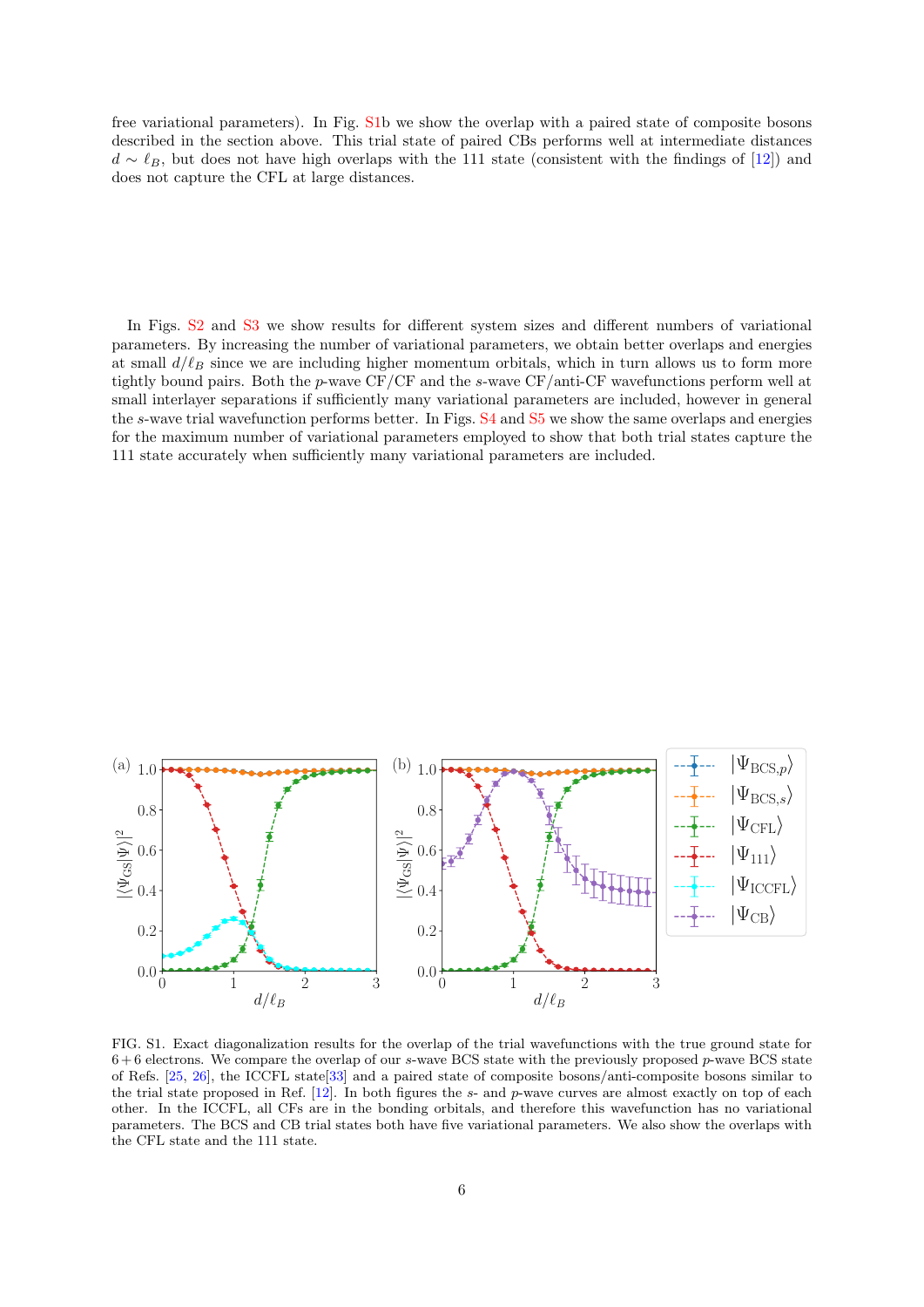

FIG. S2. Exact diagonalization results for the overlap of the trial wavefunctions with the true ground state for the balanced layer case, for different system sizes and different numbers of variational parameters. We include variational parameters  $g_n$  for  $n = 0, \ldots, N_{\text{LL}} - 1$ , such that the number of variational parameters is  $N_{\text{LL}} - 1$ (since an overall rescaling of all  $g_n$  results in the same trial wavefunction after normalization). We compare the overlap of our s-wave BCS state with the previously proposed  $p$ -wave BCS state of Refs. [\[25,](#page-4-12) [26\]](#page-4-11). The s-wave and p-wave states are taken to have the same number of variational parameters. In some of the plots furthest to the right, the s- and p-wave curves are almost exactly on top of each other. We also show the overlaps with the CFL state and the 111 state. By CFL we denote either a CF Fermi sea (for  $N = 12$ ) or a Hund's rule state (for other N). Both BCS states can reproduce the CFL at large d, except when there is more than one CF in a partially filled shell (this happens for the  $4 + 4$  system size for example).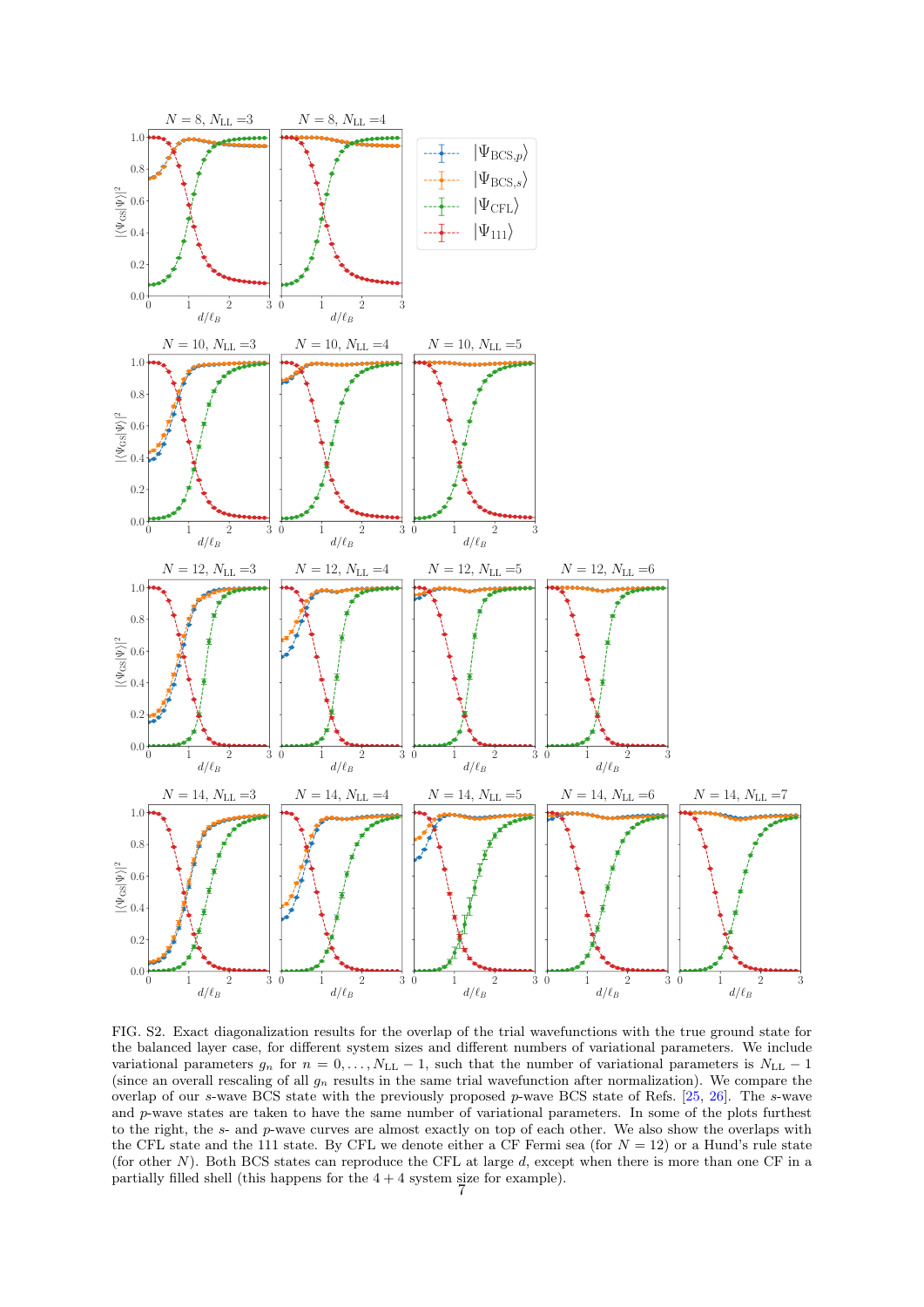

<span id="page-13-0"></span>FIG. S3. Exact diagonalization results for the energy of the trial wavefunctions compared with the true ground state energy for different system sizes and different numbers of variational parameters. We compute the energy of the trial state which has the best overlap with the ED ground state. We also compute the energy of the 111 and the CFL states.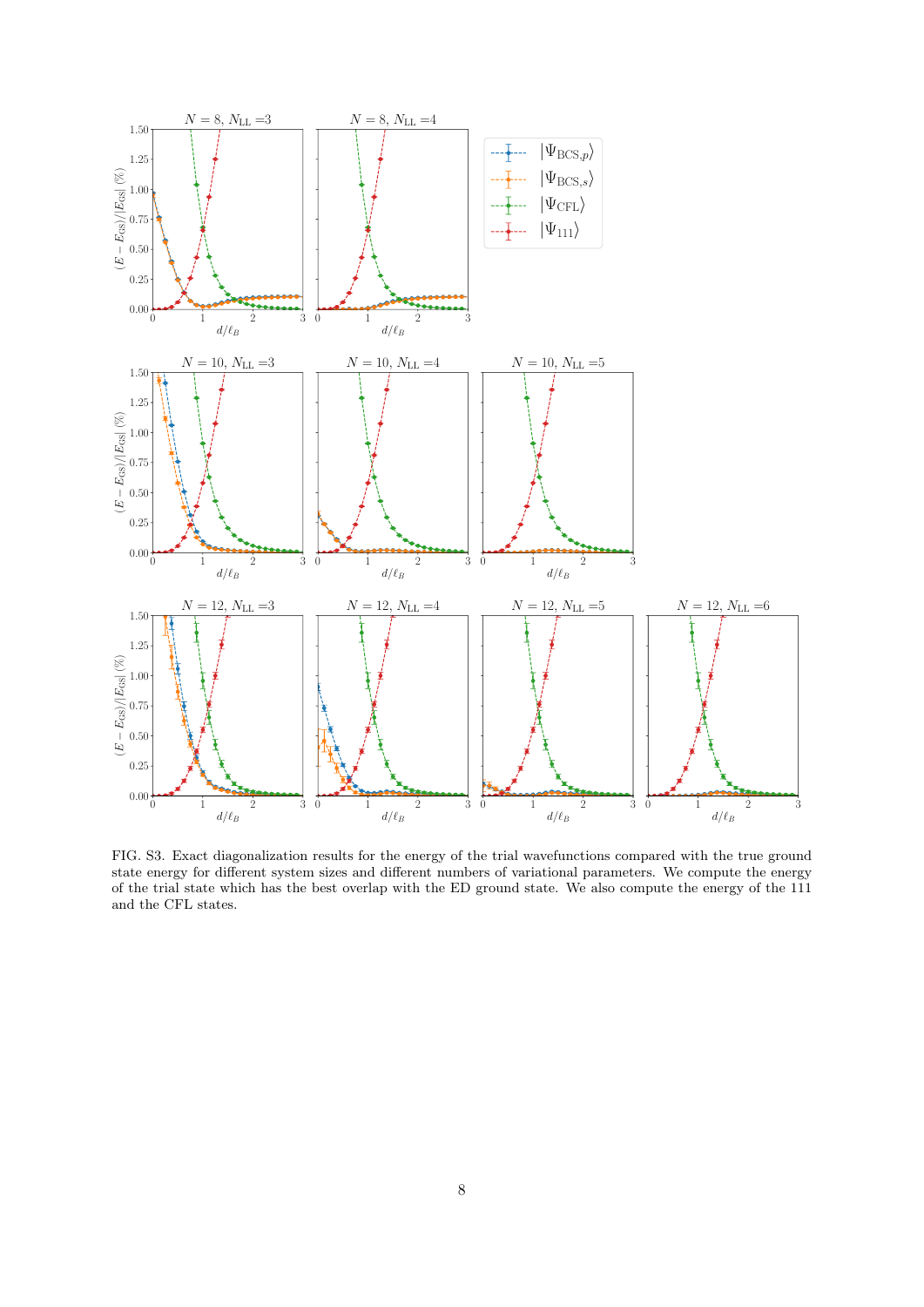

<span id="page-14-0"></span>FIG. S4. Same data as Fig. [S2,](#page-3-0) but only for the largest number of variational parameters employed for a given N.



<span id="page-14-1"></span>FIG. S5. Same data as Fig. [S3,](#page-13-0) but only for the largest number of variational parameters employed for a given N.

# BCS PARAMETERS

If we define the CF orbitals including the Jastrow factors as

$$
\mathcal{Y}_{Q,n,m}(\Omega_i) = J_i \tilde{Y}_{Q,n,m}(\Omega_i), \qquad (S34)
$$

then we can write the s-wave trial wavefunction as

$$
\tilde{\Psi}_{\text{BCS},s}(\{\Omega^{\uparrow}\},\{\varpi^{\downarrow}\}) = \det \left[ \sum_{n=0}^{N_{\text{LL}}-1} \sum_{m=-(n+Q)}^{n+Q} g_n \mathcal{Y}_{Q,n,m}(\Omega_i^{\uparrow}) \mathcal{Y}_{Q,n,m}^* (\varpi_j^{\downarrow}) \right].
$$
\n(S35)

One subtlety arises regarding the normalization of the CF orbitals  $\mathcal{Y}_{Q,n,m}(\Omega_i)$ , since these are no longer single-particle wavefunctions. We need to extract the relative normalization of the orbitals with different n. To do so, for example for  $N_{\uparrow} = N_{\downarrow} = 4$  we write down the CFL wavefunctions filling the four orbitals in each layer with n given by  $(0, 0, 1, 1)$ ,  $(0, 0, 2, 2)$  and  $(1, 1, 2, 2)$ . We compute the normalization of the CF orbitals  $\mathcal{Y}_{Q,n,m}(\Omega_i)$  by computing the ratio of the norm of these many-body CFL wavefunction.

We can translate from angular momentum  $l = Q + n$  to linear momentum  $k = l/R$ , where  $R = \sqrt{q} \ell_B$ is the radius of the sphere. Recall the second quantized BCS wavefunction

<span id="page-14-2"></span>
$$
|\Psi_{\rm BCS}\rangle = \prod_{\mathbf{k}} \left(1 + g_{\mathbf{k}} c_{\mathbf{k},\uparrow}^{\dagger} d_{\mathbf{k},\downarrow}^{\dagger}\right) |0\rangle,\tag{S36}
$$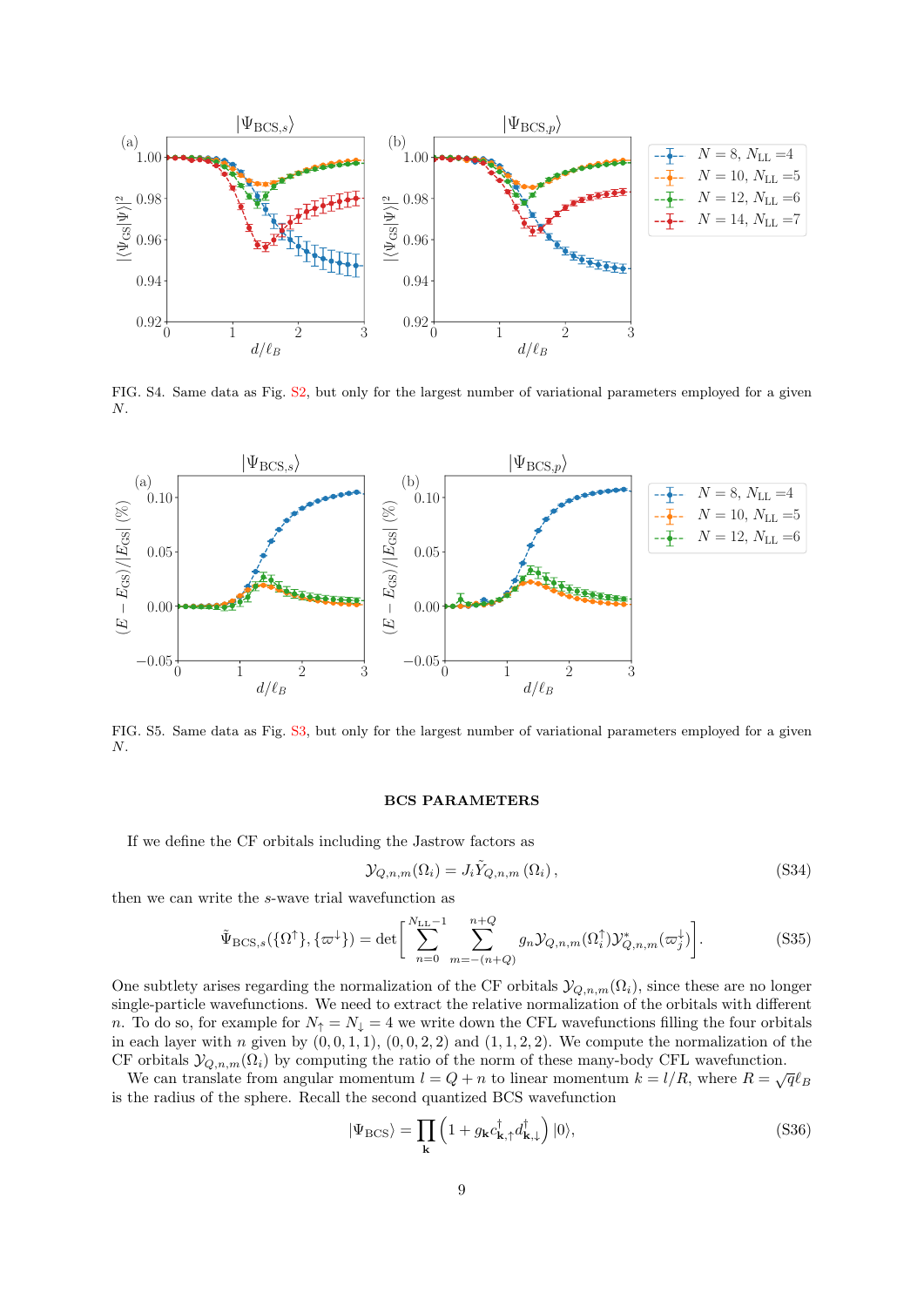where  $|0\rangle$  is the state with the upper layer empty and the LLL of the lower layer filled. Eq. [\(S36\)](#page-14-2) can equally be interpreted as a BEC wavefunction, by re-writing it as

$$
|\Psi_{\rm BEC}\rangle = e^{\sum_{\mathbf{k}} g_{\mathbf{k}}c_{\mathbf{k},\uparrow}^{\dagger}d_{\mathbf{k},\downarrow}^{\dagger}}|0\rangle.
$$
 (S37)

This motivates us to consider a smooth crossover between a BCS-like regime at large interlayer separation and a BEC-like regime at small interlayer separation  $|40|$ . Note that we need to project Eq. [\(S36\)](#page-14-2) to a definite  $S_z$  sector in order to be able to write down the real-space representation. Let us focus on the balanced case, i.e. we sum over the possible sets  ${g_{\bf k}}$  of orbitals to fill:

$$
|\Psi_{\rm BCS}\rangle = \sum_{\{g_{\mathbf{k}}\}} \prod_{\mathbf{k}} \left( g_{\mathbf{k}} c_{\mathbf{k},\uparrow}^{\dagger} d_{\mathbf{k},\downarrow}^{\dagger} \right) |0\rangle,\tag{S38}
$$

where  $|\{g_k\}| = N_{\uparrow}$ . And now we can calculate the occupation of each orbital according to

$$
n_{\mathbf{k}} = \langle c_{\mathbf{k},\uparrow}^{\dagger} c_{\mathbf{k},\uparrow} \rangle = \langle d_{\mathbf{k},\downarrow}^{\dagger} d_{\mathbf{k},\downarrow} \rangle = \frac{\sum_{\{g_{\mathbf{q}}\} \ni g_{\mathbf{k}} \prod_{\mathbf{q}} (g_{\mathbf{q}})^2}}{\sum_{\{g_{\mathbf{q}}\}} \prod_{\mathbf{q}} (g_{\mathbf{q}})^2}.
$$
 (S39)

For an s-wave superconductor, BCS theory predicts

<span id="page-15-0"></span>
$$
n_{\mathbf{k}} = \frac{1}{2} \left( 1 - \frac{\varepsilon_{\mathbf{k}}}{\sqrt{\varepsilon_{\mathbf{k}}^2 + \Delta^2}} \right),\tag{S40}
$$

where  $\varepsilon_{\mathbf{k}} = \frac{k^2}{2m} - E_F = \frac{k^2 - k_F^2}{2m}$ . The typical size of a Cooper pair is set by the coherence length

$$
\xi = \frac{v_F}{\Delta} = \frac{k_F/m}{\Delta}.\tag{S41}
$$

We show results for  $n_k$  in Fig. [S6,](#page-16-0) which we can interpret as evidence of a BEC-BCS crossover. At  $d/\ell_B \ll 1$ ,  $n_k$  is a smeared out step function and the order parameter satisfies  $\Delta \gtrsim E_F$ , this is the BEC limit. One the other hand, at  $d/\ell_B \gg 1$ ,  $n_k$  is a sharp step function and the order parameter satisfies  $\Delta \ll E_F$ . This is the BCS limit.

We note that the formulas for  $n_k$  and  $\xi$  depend essentially on the ratio  $\Delta/E_F$  and do not require any assumption about the value of the CF effective mass. The values of  $n<sub>k</sub>$  and  $\xi$  plotted in Fig. 1b of the main text were obtained by fitting the BCS form to our results for  $n<sub>k</sub>$ , as shown in Fig. S7, below.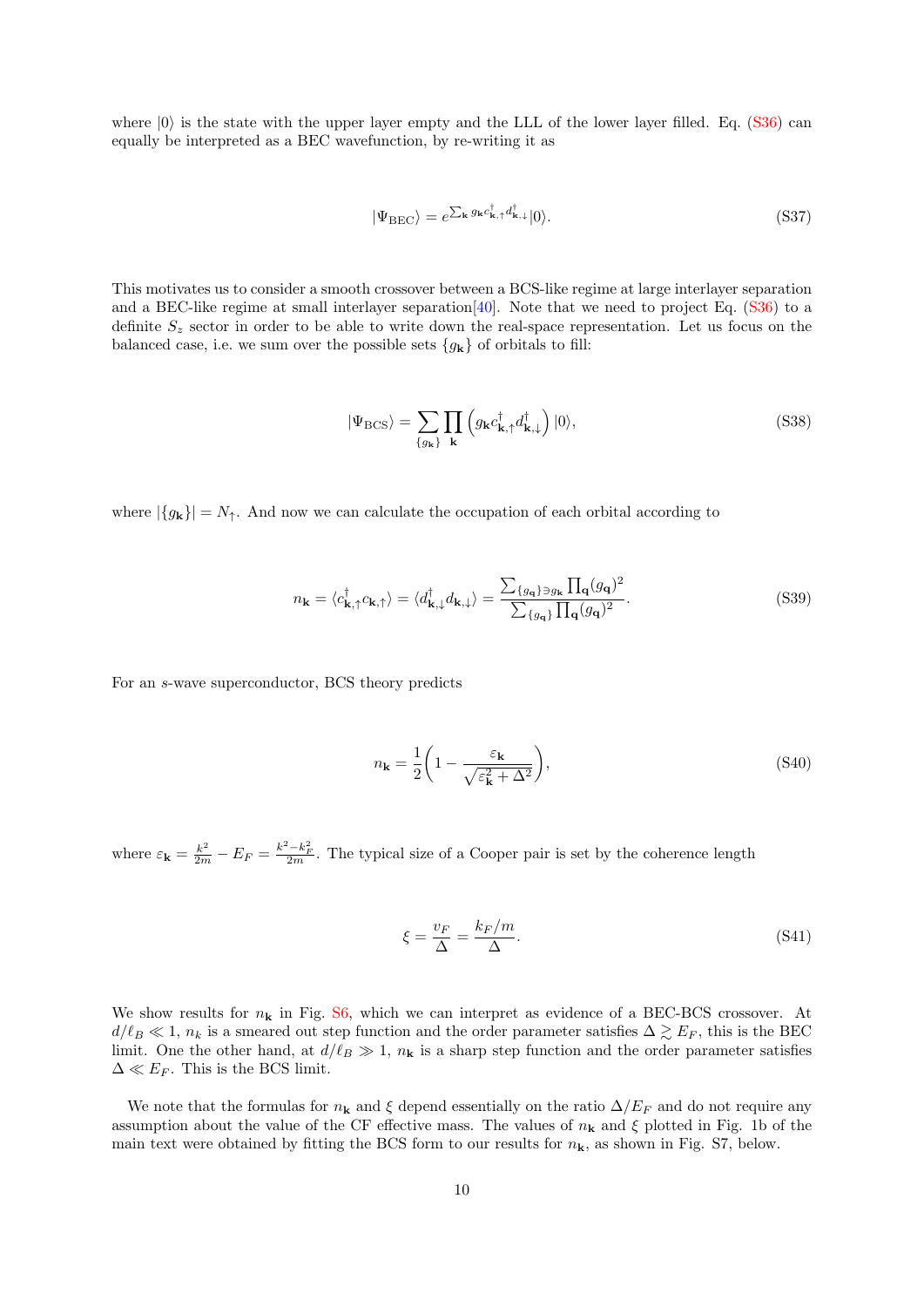

<span id="page-16-0"></span>FIG. S6. Values of the BCS parameters  $n_k$  for the best s-wave trial state at four selected interlayer separations d. At large d we have a sharp Fermi surface, whereas at small d we have significant pairing in a large momentum range, which corresponds to tightly bound CF/anti-CF pairs. The dashed line shows the best fit of the BCS form Eq. [\(S40\)](#page-15-0). For the fit we only use the  $N = 12$  data, since this is a closed shell configuration at large  $d/\ell_B$ . For all N we use 3 variational parameters (i.e.  $N_{\text{LL}} = 4$ ).

### Monte-Carlo procedure

We follow the approach outlined in Ref. [\[51\]](#page-5-5). For the calculation of the overlaps we use the probability distribution of the 111 state as a sampling distribution for the Monte-Carlo (MC) algorithm. This choice guarantees that we are sampling from the part of the Hilbert space in which the ground state lies for small  $d/\ell_B$ . For large  $d/\ell_B$ , we find that the MC errors lie within an acceptable range, even for this choice of sampling.

For the overlaps of the ED ground state with the 111 state, the CFL and the p-wave BCS state, we work in terms of electron coordinates in both layers. We start with a random distribution of the electron coordinates  $(\{\Omega^{\dagger}\}, {\{\Omega^{\downarrow}\}})$  and perform a random walk on the sphere according to [\[51\]](#page-5-5). At each MC step, we propose a move of one particle to a new position and accept or reject the move based on the Metropolis algorithm for the probability distribution

$$
\rho(\{\Omega^{\uparrow}\}, \{\Omega^{\downarrow}\}) = |\Psi_{111}(\{\Omega^{\uparrow}\}, \{\Omega^{\downarrow}\})|^2. \tag{S42}
$$

After a suitable equilibration period, the electron coordinates will be distributed according to the probability distribution  $\rho(\{\Omega^{\dagger}\}, {\{\Omega}^{\downarrow}\})$  and we can generate MC samples  $({\{\Omega^{\dagger}\}_I, {\{\Omega}^{\downarrow}\}_I})$  where  $I =$  $0, \ldots, N_{\text{MC}}-1$ . The number of MC samples  $N_{\text{MC}}$  was chosen up to  $10^8$  depending on system size. Then, for example, the overlap of the ED ground state with the CFL will be

$$
\langle \Psi_{\rm GS} | \Psi_{\rm CFL} \rangle = \int d\Omega_1^{\uparrow} \dots d\Omega_{N_{\uparrow}}^{\uparrow} d\Omega_1^{\downarrow} \dots d\Omega_{N_{\downarrow}}^{\downarrow} \Psi_{\rm GS}^{*}(\{\Omega^{\uparrow}\}, \{\Omega^{\downarrow}\}) \Psi_{\rm CFL}(\{\Omega^{\uparrow}\}, \{\Omega^{\downarrow}\})
$$
\n(S43)

$$
= \frac{1}{N_{\rm MC}} \sum_{I=0}^{N_{\rm MC}-1} \frac{\Psi_{\rm GS}^*(\{\Omega^\uparrow\}_I, \{\Omega^\downarrow\}_I) \Psi_{\rm CFL}(\{\Omega^\uparrow\}_I, \{\Omega^\downarrow\}_I)}{\rho(\{\Omega^\uparrow\}_I, \{\Omega^\downarrow\}_I)} j(\{\Omega^\uparrow\}_I, \{\Omega^\downarrow\}_I) \tag{S44}
$$

where

$$
j(\{\Omega^{\uparrow}\}, \{\Omega^{\downarrow}\}) = \prod_{n=1}^{N_{\uparrow}} \sin \theta_n^{\uparrow} \prod_{n=1}^{N_{\downarrow}} \sin \theta_n^{\downarrow}
$$
 (S45)